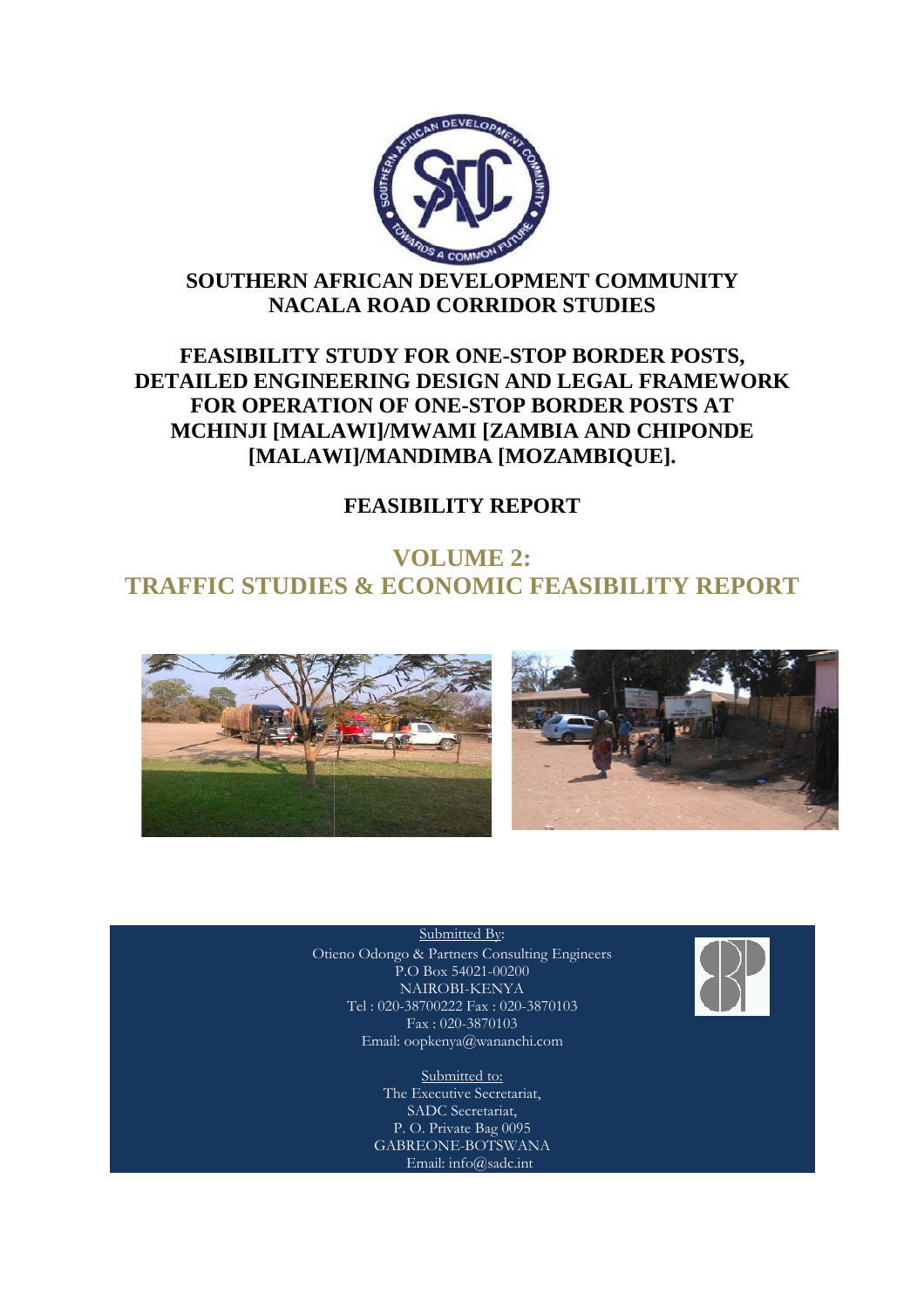# **TABLE OF CONTENTS**

| 1. BACKGROUND                                          |
|--------------------------------------------------------|
|                                                        |
| 1.2 Baseline Traffic and Trade Volumes on the Corridor |
| 2. OVERVIEW OF ECONOMIES OF COUNTRIES IN THE CORRIDOR  |
|                                                        |
|                                                        |
|                                                        |
|                                                        |
|                                                        |
| 4. TRAFFIC SURVEY FOR MCHINJI AND CHIPONDE BPS         |
|                                                        |
|                                                        |
|                                                        |
|                                                        |
|                                                        |
|                                                        |
|                                                        |
|                                                        |
|                                                        |
|                                                        |
|                                                        |
|                                                        |
|                                                        |
|                                                        |
| 7. BASELINE BORDER PROCEDURES AND PROCESSES            |
|                                                        |
|                                                        |
|                                                        |
|                                                        |
|                                                        |
|                                                        |
|                                                        |
|                                                        |
|                                                        |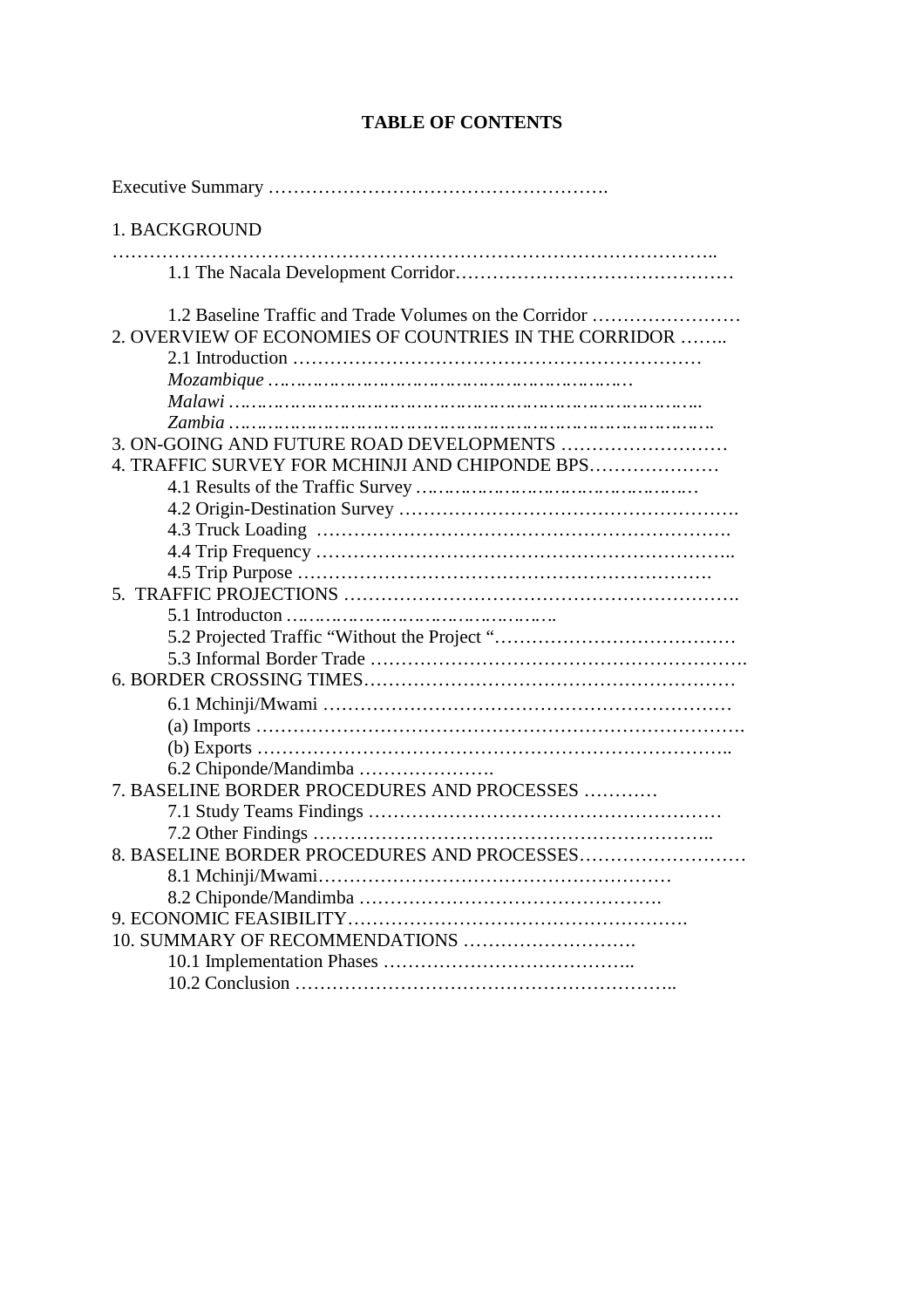## **FEASIBILITY STUDY FOR ONE-STOP BORDER POSTS, DETAILED ENGINEERING DESIGN AND LEGAL FRAMEWORK FOR OPERATION OF ONE-STOP BORDER POSTS AT MANDIMBA AND MWAMI**

## **1. BACKGROUND 1.1 The Nacala Development Corridor**

The Nacala Development Corridor (NDC) consists of the regional trunk road route that begins from Nacala port on the Indian Ocean in Mozambique, and runs westwards through Nampula, Cuamba to Mandimba at the border with Malawi and proceeds into Malawi through Mangochi, Liwonde, Lilongwe and further westwards to Mchinji at the border with Zambia. The route continues to Lusaka through Chipata. The Corridor is designated as Route 20 of the Southern African Development Community (SADC) Regional Trunk Road Network (RTRN). On its westernmost branch, the route continues into the Democratic Republic of Congo (DRC). The whole Corridor covers a total of 1,700 km from the port of Nacala to Lusaka.<sup>1</sup>"

The Port of Nacala is one the deepest sea ports on the Indian Ocean. Because of this, it does not require any dredging. Importance of the NDC is that it provides an important trade links for land-locked Malawi and Zambia as well and connecting these countries with other Northsouth corridors through its roads and railways.

#### **1.2 Baseline Traffic and Trade Volumes on the Corridor**

Currently, traffic volumes on the NDC are very low. Table 1.1 below summarizes cargo and containers handles at Mozambique ports during the period 2005-2008. It may be noted that Nacala Port is the third largest port after Maputo and Beira in terms of cargo handled during the period. In 2008, for instance it handled a total of 1,054,000 tonnes of cargo accounting for 9% of total cargo handled in Mozambican ports. During the same period, it handled 49,770 twenty-foot equivalent units (TEUs) of containers, this being equivalent to 22 % of the total containers handled, coming third after Beira and Maputo ports.

#### **Table 1.1: Cargo and Containers Handled in Mozambique's Ports, 2005-2008**

|      | Total  |                                     |       | Maputo Beira Nacala | Quelimane Pemba M.da I |    |    |
|------|--------|-------------------------------------|-------|---------------------|------------------------|----|----|
|      |        | Cargo handled (1,000 metric tonnes) |       |                     |                        |    |    |
| 2005 | 9,982  | 6,360                               | 2,428 | 878                 | 244                    | 63 | 10 |
| 2006 | 10,683 | 6,666                               | 2,746 | 952                 | 219                    | 85 | 14 |
| 2007 | 11,079 | 6,858                               | 2,915 | 1,108               | 86                     | 97 | 16 |

**Total Maputo Beira Nacala Quelimane Pemba M.da Praia** 

 $\overline{a}$  $1$  Terms of Reference for the Study, Paragraph 1.2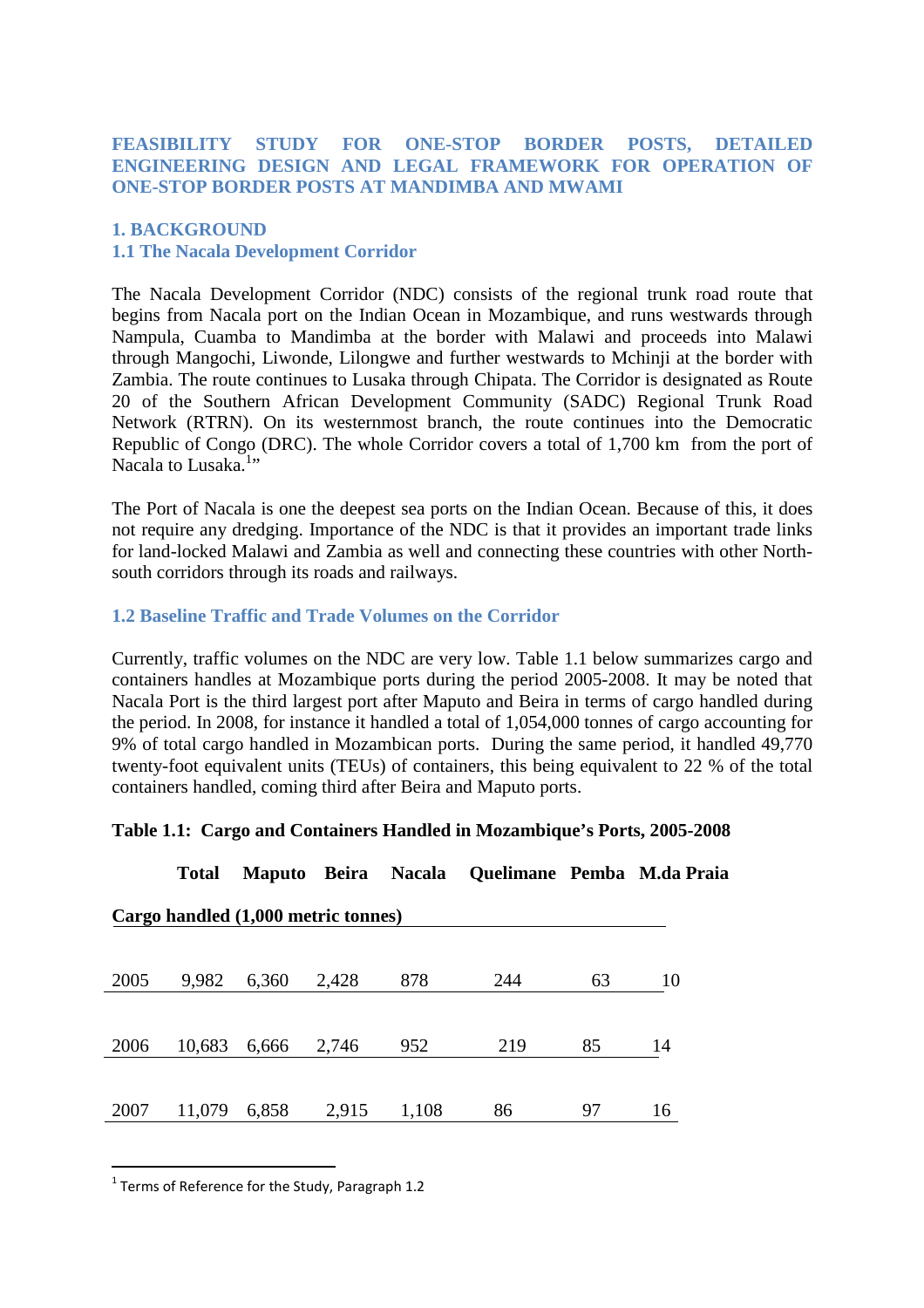| 2008 | 11,637                           | 7,406  | 2,991  | 1,054  | 66    | 100   | 20    |
|------|----------------------------------|--------|--------|--------|-------|-------|-------|
|      |                                  |        |        |        |       |       |       |
|      | <b>Containers handled (TEUs)</b> |        |        |        |       |       |       |
|      |                                  |        |        |        |       |       |       |
| 2005 | 159,287                          | 57,511 | 35,000 | 32,310 | 9,704 | 5,244 | 215   |
|      |                                  |        |        |        |       |       |       |
| 2006 | 171,216                          | 65,390 | 34,965 | 34,184 | 8,753 | 7,976 | 645   |
|      |                                  |        |        |        |       |       |       |
| 2007 | 194,247                          | 63,764 | 71,167 | 44,870 | 4,870 | 8,244 | 1,332 |
|      |                                  |        |        |        |       |       |       |
| 2008 | 225,419                          | 74,792 | 85,716 | 49,770 | 4,172 | 9,295 | 1,674 |

Source: *Cost of Factors in Mozambique*; CPI; April 2004; quoted in the World Bank Study, Table 37, p. 77.

During the same period, it handled 47.8 million TEUs of containers constituting about 22% of the total container traffic handled at the ports of Mozambique. Although Nacala port currently handles modest volumes of cargo and containers, compared to those at Beira and Maputo, it has considerable potential to handle much higher freight volumes, given the ongoing improvements on the Corridor.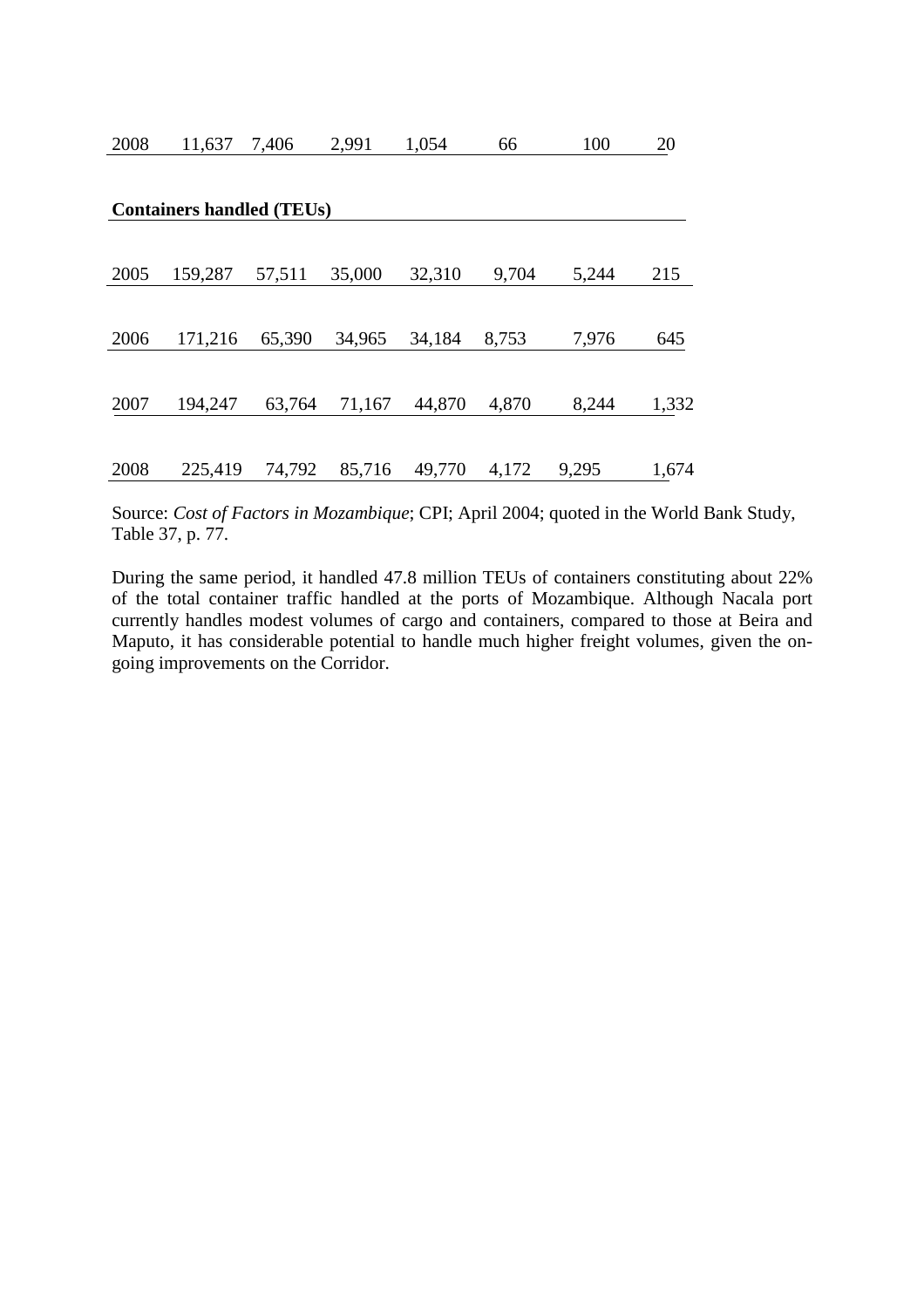## **2. OVERVIEW OF ECONOMIES OF BORDER COUNTRIES IN THE NACALA CORRIDOR**

#### **2.1 Introduction**

In this section it is intended to provide a baseline resume of the performance of economies of the three countries served by the Nacala Corridor, namely, Mozambique, Malawi and Zambia. The baseline will include a summary of projections of their development in the short and long term. It will take into account the major development activities and projects that may impact on trade among the countries and with other countries in the region in the medium and long term. This review will provide the context in which the proposed OSBPs will be implemented.

This is necessary in order to indicate the manner in which each of the economies generates trade and hence traffic which affect activities of the border posts the efficiency of which is sought to be improved. Table 2.1 below summarizes the demographic profiles of Mozambique, Malawi and Zambia while Table 1.3 summarizes real Gross Domestic Product growth rates of the countries during the period 2002-2012 and inflation rates in each of the countries over the last four years, i.e. 2009-2012.

#### *Mozambique*

The Tables reveal that Mozambique had a total population of 23.3 million in 2010 with an urban population comprising 38.4 %. During the period 2005 -2010, the population grew at the rate of 2.5 % per annum (p.a.). Malawi had a total population 15.7 million in 2010 of which nearly 20 % lived in urban areas. During the period 2000-2005 its population grew at 3.1% but this rate has since declined slightly to 3.0 % p.a. during the next five years (2005-2010). Zambia, which had the lowest population of the three countries at out about 13.3 million in 2010, has an urban population of about 36 %. Its total population has been growing at 2.6 p.a. during the period 2005-2010.

| <b>Population</b> | <b>Total ('000)</b> | <b>Urban</b><br>(%) | <b>Growth Rate</b><br>2000-2005<br>$\mathcal{O}_\mathbf{0}$ | Growth<br><b>Rate 2005-</b><br>2010 |
|-------------------|---------------------|---------------------|-------------------------------------------------------------|-------------------------------------|
|                   | 2010                | 2010                |                                                             |                                     |
| Mozambique        | 23,406              | 38.4                | 2.8                                                         | 2.5                                 |
| Malawi            | 15,692              | 19.8                | 3.1                                                         | 3.0                                 |
| Zambia            | 13,406              | 35.7                | 2.4                                                         | 2.6                                 |

**Table 2.1: Demographic Profiles of Mozambique, Malawi and Zambia** 

Source: African Development Bank, UNDP, *et al*. Afican Economic Outlook, 2013 (Check).

Table 2.2 below shows annual growth rates of real Gross Domestic Product (GDP) for Mozambique, Malawi and Zambia during the period 2002-2012. Mozambique's economy appears to be quite stable in terms of GDP growth rates. Table 2.2 below indicates that its GDP grew at an average of 7.7 % per annum during the period 2002-2012. Compared to Malawi, Mozambique,s econmy has had fewer fluctuations during the period.

#### *Malawi*

Malawi has a total area of 11.85 hectares (ha) and is inhabited by a total population of 15,883,000 (2008) growing at about 2.7% p.a. (1998-2008). The country's economy enjoyed rising growth until recently; its real GDP rose from 1.7 % in 2002 to 5.7 % in 2004 but declined to 5.4 % in 2004 and further dropped to only 2.6 % in 2005. From 2006 the real GDP shot up to 7.7 % in 2006 and thenceforth grew at an average of 7.1 % per annum (p.a.)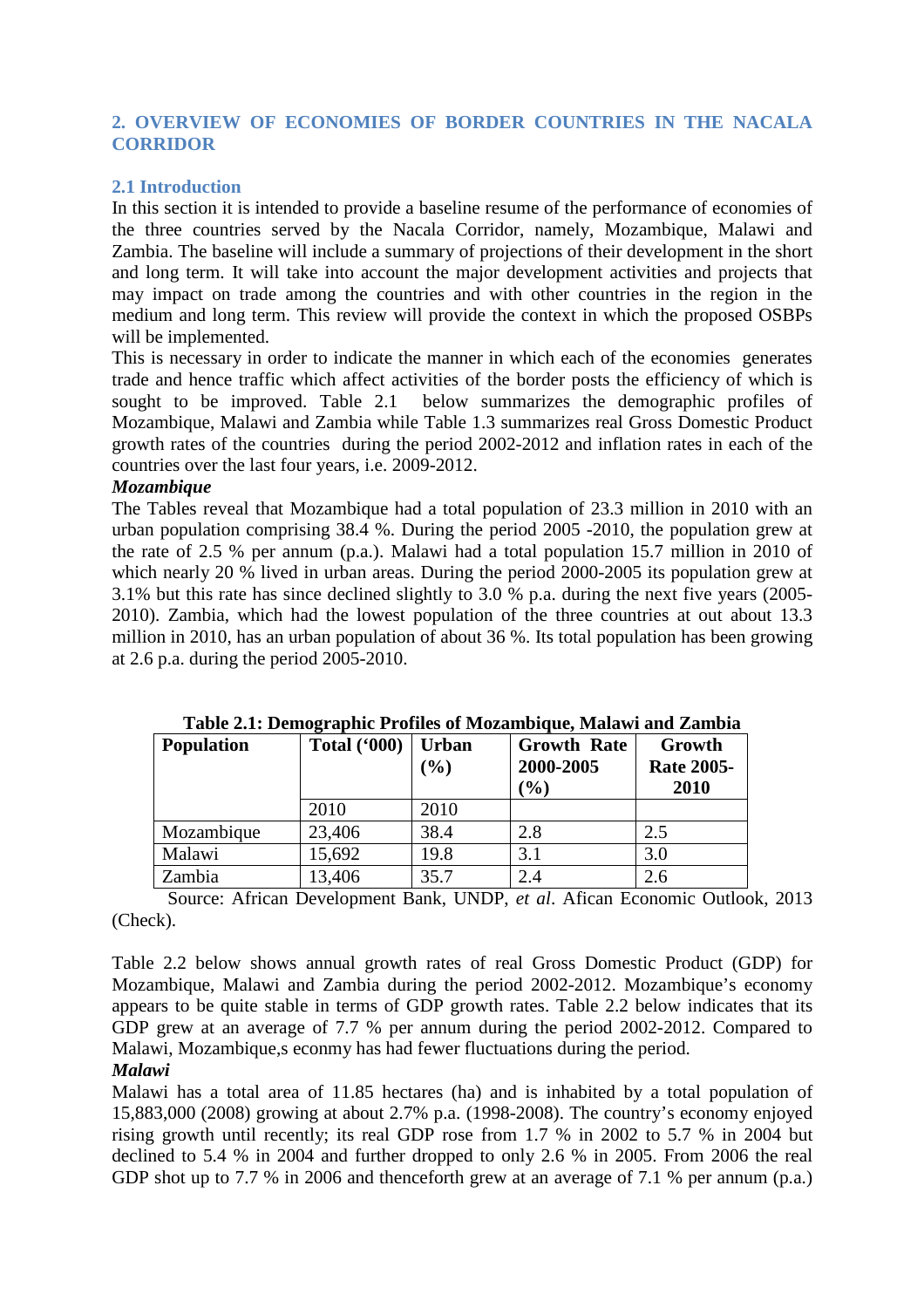till 2011. In 2012, however, the country's GDP grew by only 2.0 %. The Table indicates that Malawi's economic growth has been steadily slowing down from a peak of 8.6 % in 2008 to only 2.0 % in 2012 against an Africa's average of 4.8% p.a. Overall, between 2002 and 2012, the country's economy showed instability, recording an average growth rate of 4.8 % p.a. Malawi is land-locked and depends on Mozambican and South African ports to access the sea.

Foreign exchange shortages, fuel and electricity supply shortages continue to be constraints to the business environment, and the cost of living keeps going up. Inflation rate has been rising since the beginning of the year 2012 up to 25% in August 2012 from 10.3% in January 2012, compared to single digit figures in 2010. Since 2005, Malawi had enjoyed uninterrupted solid growth for five consecutive years averaging about seven percent, backed by sound economic policies and a supportive donor environment. But since 2010 the policy environment began to deteriorate resulting in acute economic problems.

The economy of Malawi is heavily dependent on agriculture which continues to be the country's main foreign exchange earner with tobacco, sugar, tea, coffee and cotton as major export products followed by manufacturing and tourism. This heavy dependence on the agricultural sector, especially tobacco, renders its economy vulnerable to economic shocks, hence the need to diversify. In recent years, efforts have been made to diversify the economy to other sectors such as mining, tourism and service sectors. Consequently, the contribution of other sectors including mining to GDP has increased over the years with agriculture declining from about 38 percent in 1994 to about 27 percent in 2010. Prior to the implementation of Malawi Growth and Development Strategy (MGDS, 2002 to 2005), GDP growth rate averaged 3.5 percent against a target of 5.2 percent. On the other hand, during the implementation period of the MGDS (2006 to 2010), the economy performed remarkably well, with an average real GDP growth rate of 7.1 per cent compared to a target of 6 percent. Over the past years, there has been significant reduction in the number of people living in poverty from 52 percent in 2004 to 39 percent in 2010.

Malawi has abundant mineral resources that can be exploited. These resources include bauxite, heavy mineral sands, monazite, coal, uranium, precious and semi-precious stones, limestone, niobium, dimension stones and rock aggregates. The role of the mineral sector in the economy is increasing with the Kayelekera uranium mine in the northern part of the country opened in 2009. However, agriculture still remains an important source of growth, and it continues to be a significant driver of growth through regional exports and import substitution.

Evidence from the recently completed Investment Climate Assessment<sup>2</sup> (ICA), however, suggests that macroeconomic instability is the biggest perceived constraint to the country's private-sector performance, followed by access to finance, problems in the supply of electricity, availability of skilled workers, crime and corruption.

# *Zambia*

Table 2.1 indicates that Zambia which is also land-locked, has a total population of 13.4 million of whom 35.7 % live in the urban areas while the majority (64.3 %) live in the rural areas. As Table 2.2 below indicates, the Zambian economy has been growing at a stable rate of about 5.8% per annum between 2002 and 2012, in terms of real GDP growth.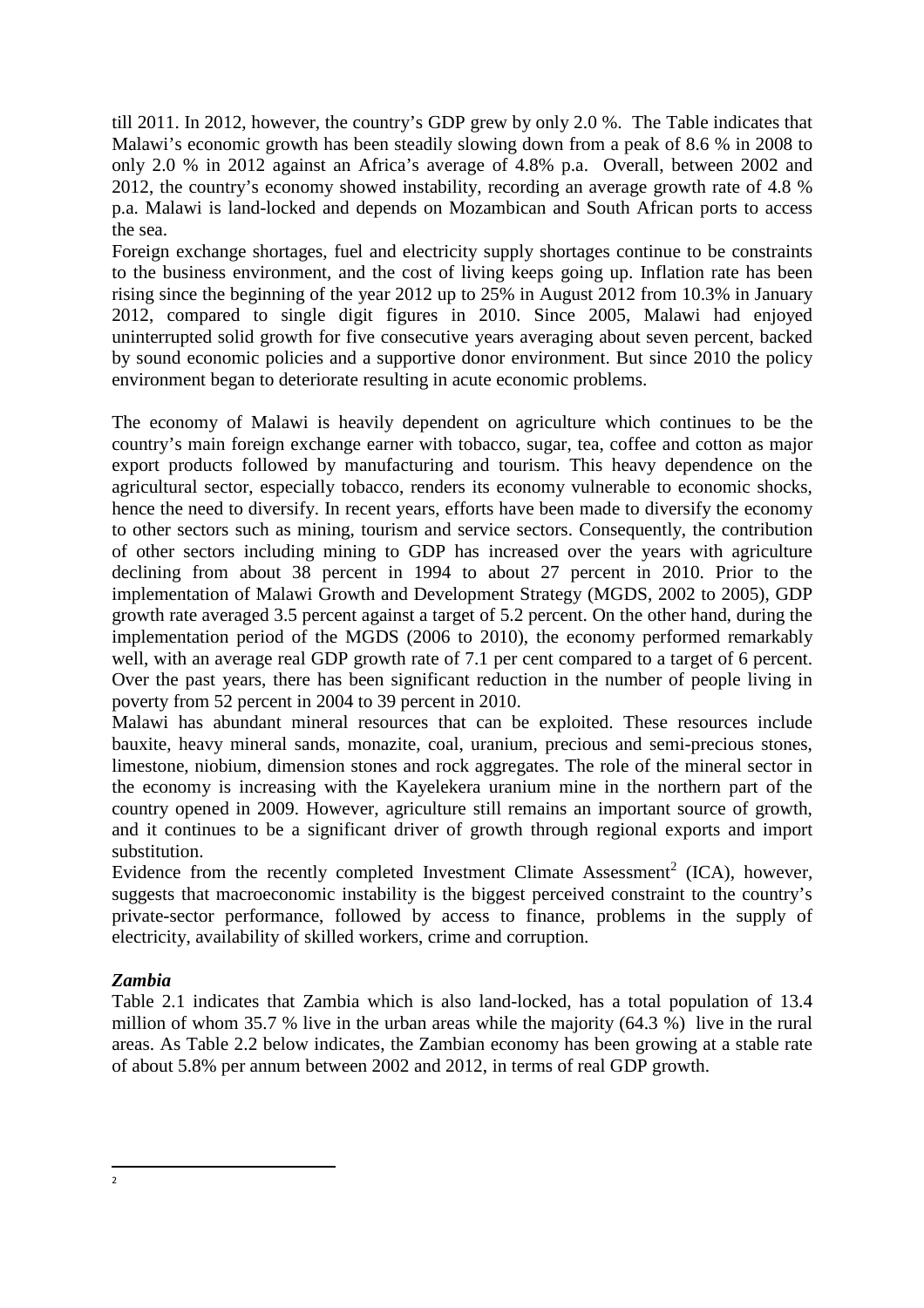| Country          | <b>Real Gross Domestic Product Growth Rates (%)</b> |     |     |     |     |     |     |     |          |              |                |     |
|------------------|-----------------------------------------------------|-----|-----|-----|-----|-----|-----|-----|----------|--------------|----------------|-----|
|                  | 200                                                 | 200 | 200 | 200 | 200 | 200 | 200 | 200 | 201      | 201          | 201            |     |
|                  | 2                                                   | 3   | 4   | 5   | 6   | 7   | 8   | 9   | $\bf{0}$ | $\mathbf{1}$ | $\overline{2}$ |     |
| Mozambi          | 9.2                                                 | 6.5 | 7.9 | 8.4 | 8.7 | 7.3 | 6.8 | 6.4 | 8.1      | 7.7          | 7.9            | 7.7 |
| que              |                                                     |     |     |     |     |     |     |     |          |              |                |     |
| Malawi           | 1.7                                                 | 5.7 | 5.4 | 2.6 | 7.7 | 5.5 | 8.6 | 7.6 | 6.7      | 6.4          | 2.0            | 4.8 |
| Zambia           | 3.3                                                 | 5.1 | 5.4 | 5.3 | 6.2 | 6.2 | 5.7 | 6.4 | 6.6      | 6.5          | 6.7            | 5.8 |
| <b>DRC</b>       |                                                     |     |     |     |     |     |     |     |          |              |                |     |
| Africa           |                                                     |     |     |     |     |     |     |     |          |              |                |     |
| <b>Inflation</b> |                                                     |     |     |     |     |     |     |     |          |              |                |     |
| $(\%)$           |                                                     |     |     |     |     |     |     |     |          |              |                |     |
| Malawi           |                                                     |     |     |     |     |     |     | 8.4 | 7.7      | 7.6          | 6.2            |     |
| Mozambi          |                                                     |     |     |     |     |     |     | 3.5 | 12.      | 9.2          | 7.3            |     |
| que              |                                                     |     |     |     |     |     |     |     | 7        |              |                |     |
| Zambia           |                                                     |     |     |     |     |     |     | 9.9 | 7.9      | 7.1          | 6.2            |     |

# **Table 2.2: Summary of Real GDP Growth Rates (2002-2012) and Inflation Rates (2009-2012) for Malawi, Zambia and Mozambique, DRC**

Source: African Development Bank, UNDP, *et al*. Afican Economic Outlook, 2013 (Check).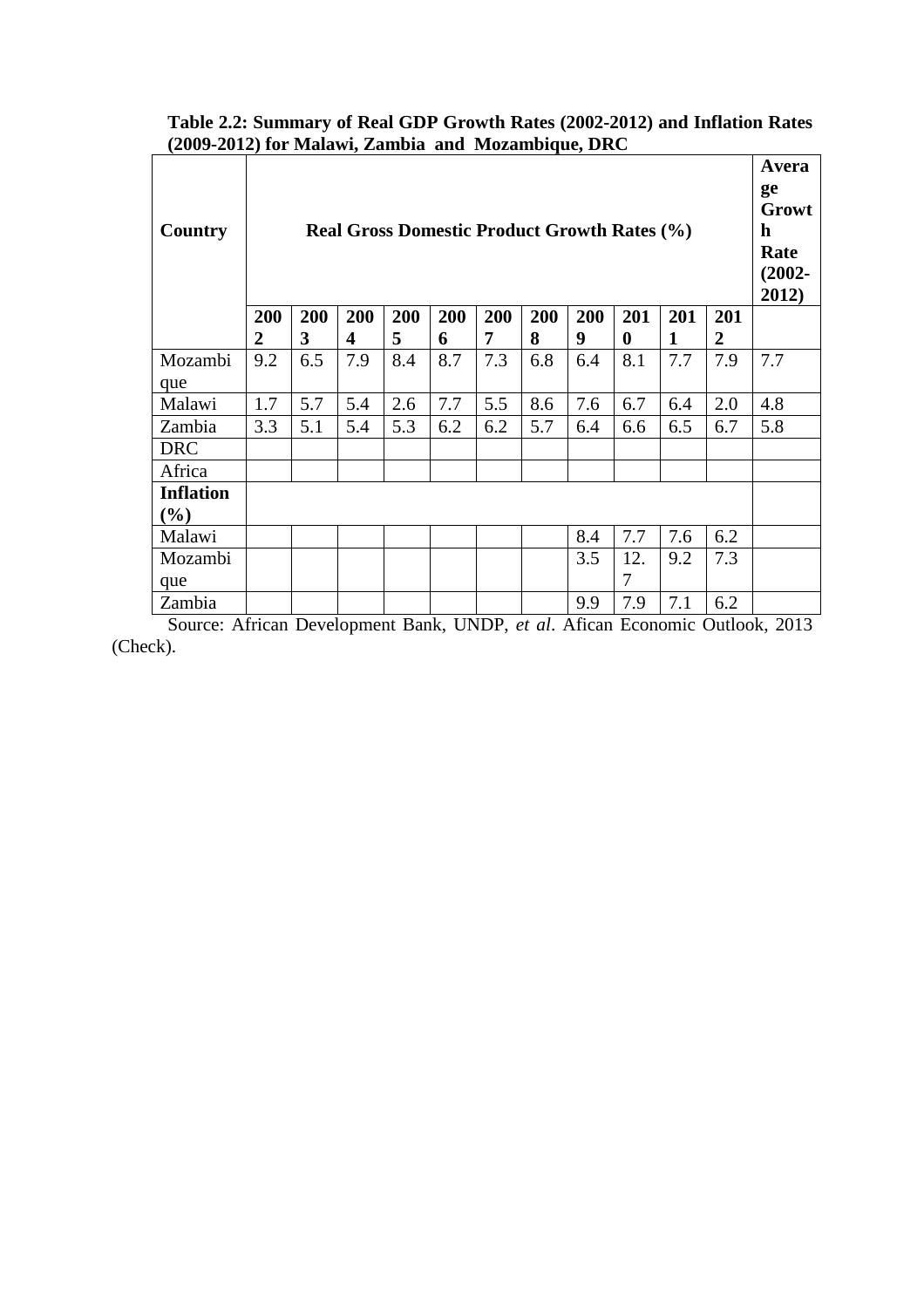#### **3. ON-GOING AND FUTURE ROAD DEVELOPMENTS**

As already indicated, the current low activity at the border as reflected in the low traffic volumes above, are due to the poor condition of the roads. Most vehicles appear to be avoiding passing through the Nacala Corridor because of the poor condition of the roads and the high vehicle operating costs (VOCs) and long transit times which make the corridor use more uneconomical. It may be noted, however that several road works are at advanced stages of implementation. During the First Meeting of the Nacala Devevelopment Corridor One-Stop Border Post (OSBP) Programme held in Lilongwe, Malawi in August 2013, the following road projects were expected to enhance the capacity of the Nacala Development Corridor (NCD).

In **Malawi** the projects include:

- 1) Completion of rehabilitation and resealing of the 162 km section of the Lilongwe-Nsipe road on the Malawi side of the corridor;
- 2) The rehabilitation of the 77.5 km Lilongwe-Dedza road which was completed in May 2012;
- 3) Completion of rehabilitation of the Dedza-Nsipe road (83.5 km) to be completed during 2013 through funding by the Government of Malawi;
- 4) The on-going construction of the Lilongwe City West By-Pass road to be funded by the AfDB which was reported to be 11 % complete in August 2013.

Thus besides the Lilongwe by-pass, a total of 323 km of roads are being developed along the Malawian section of the NDC.

On the **Mozambican** side, developments projects aimed at increasing the efficiency of the Corridor include:

- 1) The emergency rehabilitation of the Nacala port that is expected to be completed in March 2014, funded by the Japan International Cooperation Agency (JICA);
- 2) Construction of an international airport in Nacala that is expected to be completed in March 2014. It is funded by the Government of Mozambique through assistance from Brazil; the terminal will be completed in January 2015;
- 3) On-going construction of a new coal terminal at Nacala port to be served by the on-going Moatze-Nacala railway line passing through Malawi;
- 4) The on-going rehabilitation and upgrading of the Nampula-Cuamba Road which is funded by AfDB and is expected to be completed at the end of 2014. The road will proceed to Mandimba on the border of Mozambique with Malawi (confirm). This road, with a total length of approximately 302km including the Mandimba-Malawi Border road, traverses four districts Mozambique with high agricultural potential, namely Cuamba, Mandimba, Ngauma and Lichinga in Niassa Province. In particular, the Cuamba-Mandimba-Malawi Border road is an important section of the Nacala Development Corridor, which besides connecting Niassa and Nampula Provinces, also links both land-locked Zambia and Malawi to the Mozambican coast at Nacala port.
- 5) Launching of the Nacala Economic Free Zone in 2012 (q.v.);
- 6) Conclusion of the Master Plan for Nacala Development Corridor (q.v.);
- 7) The launching of the Economic Development Plan for the Development of Nacala Corridor.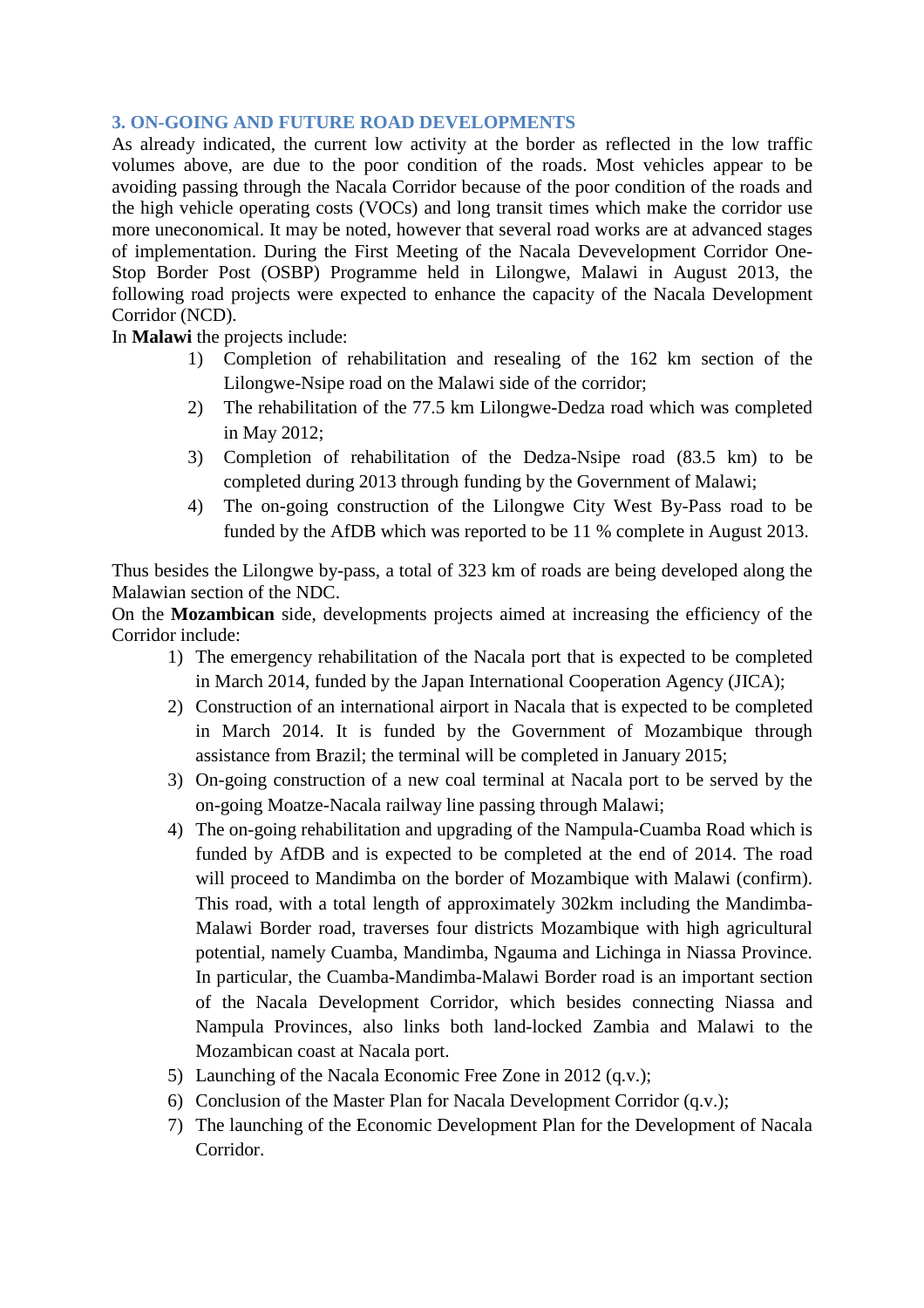Projects in **Zambia** aimed at enhancing the capacity of the NDC include the following:

- 1) Construction /rehabilitation of the 98.93 km Luangwa-Petanke road funded by the EDF, AFD and EIB, expected to be completed in…(**q.v.**); ) it was reported that the works contract for the Nyimba-Petauke-Sinda section commenced in June 2013 while the works contracts for the other three sections were expected to commence in September 2013. Works for all the sections are expected to be completed by September 2015.
- 2) Construction of the 114 km Nyimba-Petauke road through funding by the AfDB.
- 3) Construction and rehabilitation of the Mutenguleni-Chipata-Mwami road (50.39 km) which will include Chipata township roads – all to be funded by EDF, AfDB and EIB.
- 4) Construction/rehabilitation of Luangwa Nyimba (98.93km) through funding by EDF, AFD, EIB; and
- 5) Construction/rehabilitation of Sinda Mutenguleni (95.5km) through funding by EDF, AFD, EIB;
- 6) The feasibility study for the development of an Inland Dry Port at Chipata for which funds were reported to have been received from the EDF.

Progress in the implementation of these projects reflect determination at the national and regional levels by border countries to strengthen the capacity of the Nacala Development Corridor. Overall, it is expected that the development of these transport infrastructure will put pressure on the existing operational capacity, efficiency and facilities of the BPs, given that their completion dates are quite close. When they are all completed, the remaining main trade facilitation constraints will be delays at the border posts and hence the need to hasten the OSBP Programme.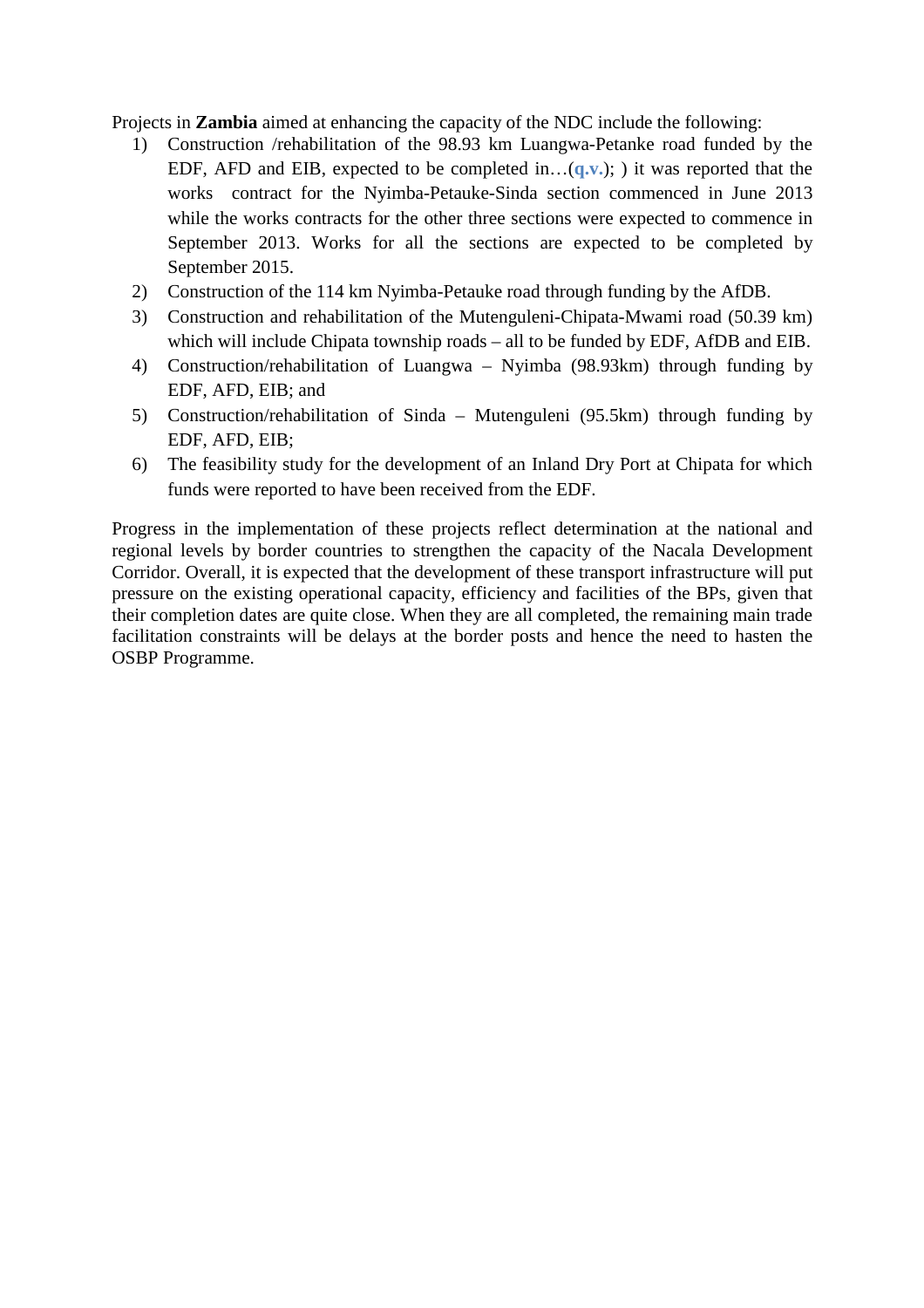# **4. TRAFFIC SURVEY STUDY FOR MCHINJI AND CHIPONDE BORDER POSTS**

#### **4.1 Results of Traffic Survey**

The traffic survey was undertaken by the Study Team for seven days on the Malawi side of the borders with Zambia and Mozambique, respectively, i.e. at Mchinji and at Chiponde Border Posts (BPs). Origin-Destination (O-D) survey was also carried out at each of the BPs for one day. Since it was not possible to undertake these surveys on the Zambian and Malawian BPs (Mwami and Mandimba) it was assumed that traffic that passed through one of the border posts in Malawi also passed through the corresponding BP in Zambia and Mozambique. In addition, an axle load surveys was conducted at Mchinji. Separate formats were used for passenger vehicles and goods vehicles. No historical traffic data was available at any of the border posts during the survey.

#### **4.1.1 Vehicle Classifications**

During the traffic counts, Motorized Transport (MT) traffic was classified into nine (9) categories as shown in Table 4.1 below.

| SI.            | <b>Vehicle</b>               | <b>Description</b>                                     |
|----------------|------------------------------|--------------------------------------------------------|
| No.            | <b>Category</b>              |                                                        |
| 1              | Cars                         | Include saloon cars, station wagon passenger           |
|                |                              | cars                                                   |
| $\overline{2}$ | Pick-ups, Jeeps, 4WDs,       | All pick-ups, 4 WD cars and private vans               |
|                | Vans                         |                                                        |
| 3              | <b>Matatus and Minibuses</b> | All public service mini-buses with seating             |
|                |                              | capacity less than 45                                  |
| $\overline{4}$ | <b>Buses</b>                 | All public service buses with seating capacity         |
|                |                              | more than 45                                           |
| 5              | Light Goods Vehicles         | All trucks with maximum laden weight of 5              |
|                | (LGV)                        | tonnes                                                 |
| 6              | Medium Goods                 | All trucks with 2 axles and laden weight of            |
|                | Vehicles (MGV)               | more than 5 tonnes                                     |
| 7              | <b>Heavy Goods Vehicles</b>  | All trucks with $\frac{3}{4}$ axles and weight greater |
|                |                              | than 12 tonnes                                         |
| 8              | <b>Articulated Trucks</b>    | 5-6 axles truck                                        |
| 9              | <b>Other Vehicles</b>        | Tractors, construction equipment, etc.                 |

**Table 4.1 : Vehicle Categories Surveyed** 

# *4.1.2 Annual Daily Traffic (ADT)*

Results of the vehicle counts at Mchinji and Chiponde BPs are shown in Table 4.2 below. As the Table reveals, the Average Annual Daily Traffic (AADT) traffic is very low at a total of 78 vehicles at Mchinji and only 31 at Chiponde.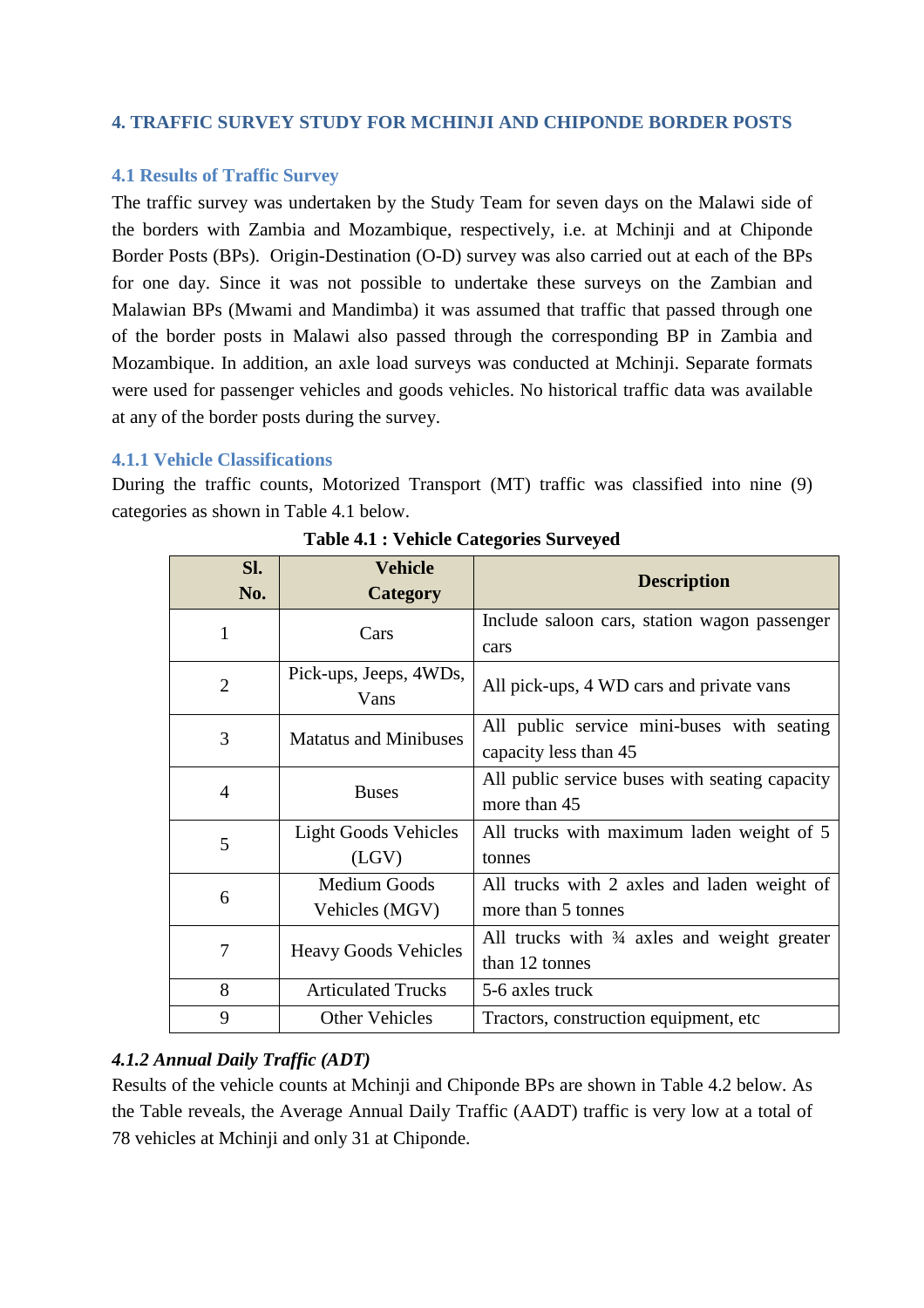At **Mchinji BP**, It may be observed from the Table and Figure 4.1 below, majority of the vehicles consist of pickups, jeeps and vans which account for 53.8% of the total AADT, followed by Heavy Goods Vehicles (HGVs of 5-7 axles) which comprise 24.3% of the total vehicles, while 17% of the AADT consist of cars and four wheel drives going to and coming from the National parks in Zambia or residents visiting the neighboring countries on either side of the border. It may be noted that the AADT for minibuses, buses and medium goods vehicles was quite low, indicating the low level of cross-border passenger traffic. Minibuses and buses accounted for only 2% and 1% of the total AADT at this BP, respectively.

| <b>Vehicle Type</b>   | <b>MCHINJI</b> | <b>CHIPONDE</b> |
|-----------------------|----------------|-----------------|
| Cars                  | 13             | 5               |
| Pick ups, Jeeps, Vans | 42             | 4               |
| Mini Bus              | 2              | 0               |
| <b>Buses</b>          | 1              | 0               |
| LGV                   | 0              |                 |
| MGV (2Axles)          | 1              | A               |
| HGV (3to 4Axles)      | 0              |                 |
| HGV (5to 7Axles)      | 19             | 22              |
| <b>Tractors</b>       | A              |                 |
| <b>AADT</b>           | 78             | 31              |

**Table 4.2: Number and Category of Vehicles at Mchinji and Chiponde BPs**

Source: Study Team

|  |  |  | Figure 4.1 Traffic Composition at Mchinji BP |
|--|--|--|----------------------------------------------|
|--|--|--|----------------------------------------------|

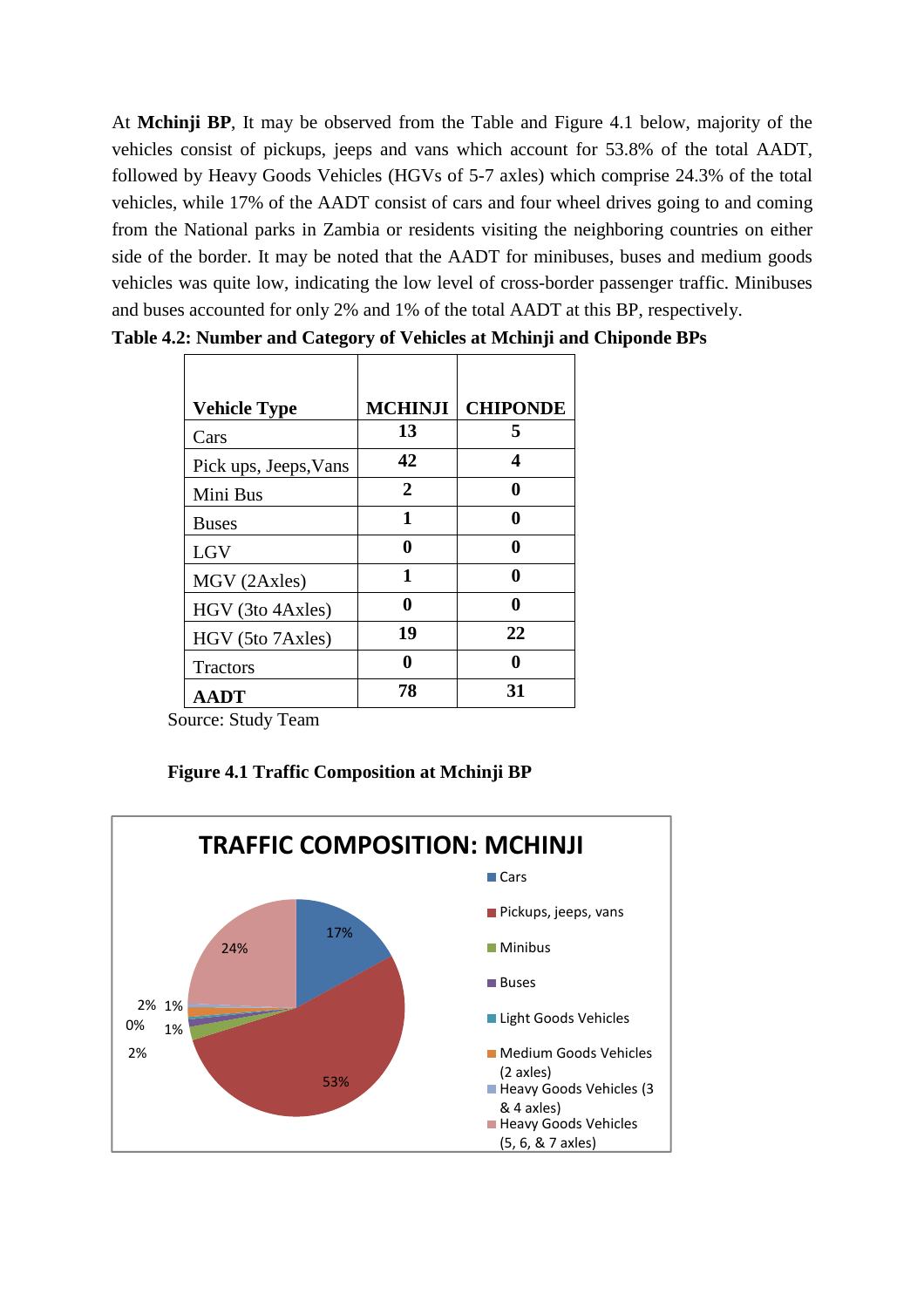Additional primary information obtained by the Study Team from border staff from Malawi, shows, however, that the border post handles about 80 vehicles and 400 persons every day. About three buses operate across the border daily. Imports into Malawi include electrical and household goods, farm produce, juices, foodstuff, construction products like cement, lime, and steel bars while imports into Zambia include farm produce, tea, sugar and timber.

The above survey data differ significantly from data in a recent similar study undertaken by USAID on Mchinji BP<sup>3</sup>. According to the USAID study, "a total number of 220 trucks crossed Mchinji border during the 6 days of the border assessment", with 138 trucks being recorded as coming into Malawi and 82 trucks leaving Malawi at Mchinji. That study, however abandons the collected data due to what it terms "gaps in the data collected" and instead uses the total number of trucks entering or exiting Malawi as indicated in Table 4.3 below. It is assumed in this study that these were annual border crossing data for trucks at Mchinji.

|               | <b>Exports</b> | <b>Imports</b>             | <b>Total</b> |
|---------------|----------------|----------------------------|--------------|
| <b>Loaded</b> | 28             | 91<br>(41)<br>pre-         | 119          |
|               |                | 28<br>cleared,<br>transit) |              |
| <b>Empty</b>  | 42             | 33                         | 75           |
| <b>Total</b>  | 70             | 124                        | 194          |

**Table 4.3: Border Crossing Trend at Mchinji** 

The study's findings indicated in the above Table show that

"60% of the trucks leaving Malawi were empty while only 27% of the incoming trucks were empty. Of the 91incoming trucks that were loaded, a substantial part of these (45%) were pre-cleared consignments and 30% were transit consignments."

The current traffic volume of traffic at **Chiponde** BP is low with an AADT of only 31 observed during the survey (Table 4.2 above and Figure 4.2 below). The majority of these vehicles (72%) were HGVs, followed by cars (15%) and pick-ups, jeeps and vans which constituted 13%. The AADT for buses, minibuses, light goods vehicles (LGVs), and medium to heavy goods vehicle of 2-4 axles was below 1.

 3 Source: USAID: Trade Hub Southern Africa Technical Report: Coordinated Border Management (CBM) – Mchinji Border Operations Assessment (BOA) Work Plan Activity: 1.2, March 2013, Table 1, Page 17.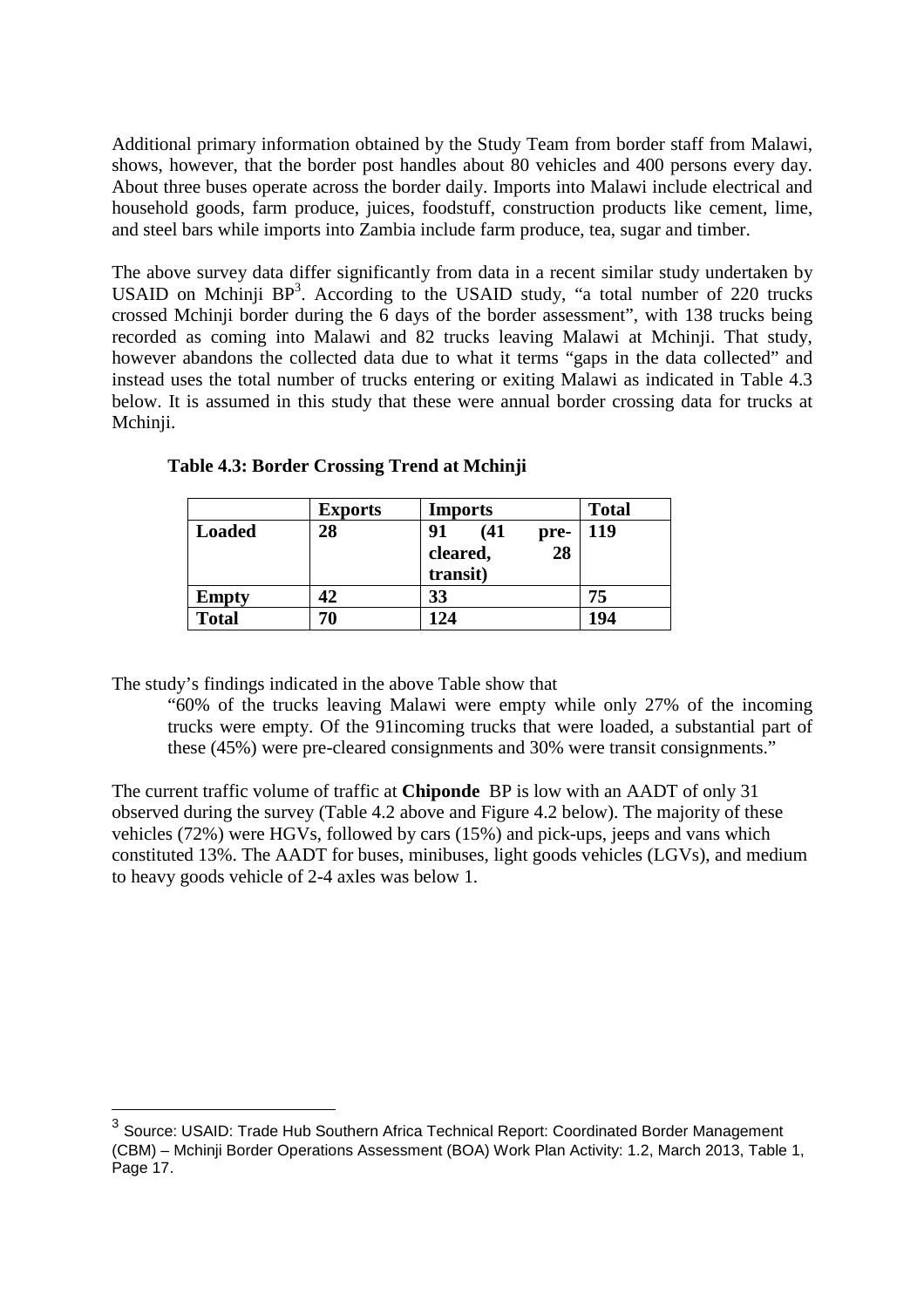



During discussions with the BP managers, however, it was indicated to the Study Team that about 30 vehicles and 300 persons passed through Chiponde/Mandimba BPs daily.

The traffic volumes observed at at Mchinji and Chiponde are low due to the poor condition of roads in the Nacala Development Corridor. As indicated in Section 3 above, several road rehabilitation projects along the Corridor are still at various stages of implementation. The completion of those projects will result in considerably increased traffic levels (AADT) and will exert pressure on the current BP operations.

# **4.2 Origin-Destination Survey**

Origin-Destination surveys were conducted by the road side interview method. This was done for a day on both borders to establish:

- 1. Trip origins
- 2. Trip destinations
- 3. Passenger carrying capacities
- 4. Truck loading
- 5. Trip frequency
- 6. Trip purpose
- 7. Processing time for vehicles.

At the Mchinji border post, most vehicles, 22 in number, were found to originate from Zambia while 2 were found to have come from Johannesburg. Most of the vehicles crossing the border were passenger cars and other light goods vehicles such as pickups, sports utility vehicles and vans.

At Chiponde border post trips of 15 drivers of the total 17 interviewed were found to originate from Mozambique and of these 12 were found to be through traffic going back to Mozambique the common route being Mandimba to Tete and mostly freight vehicles carrying tobacco and cotton.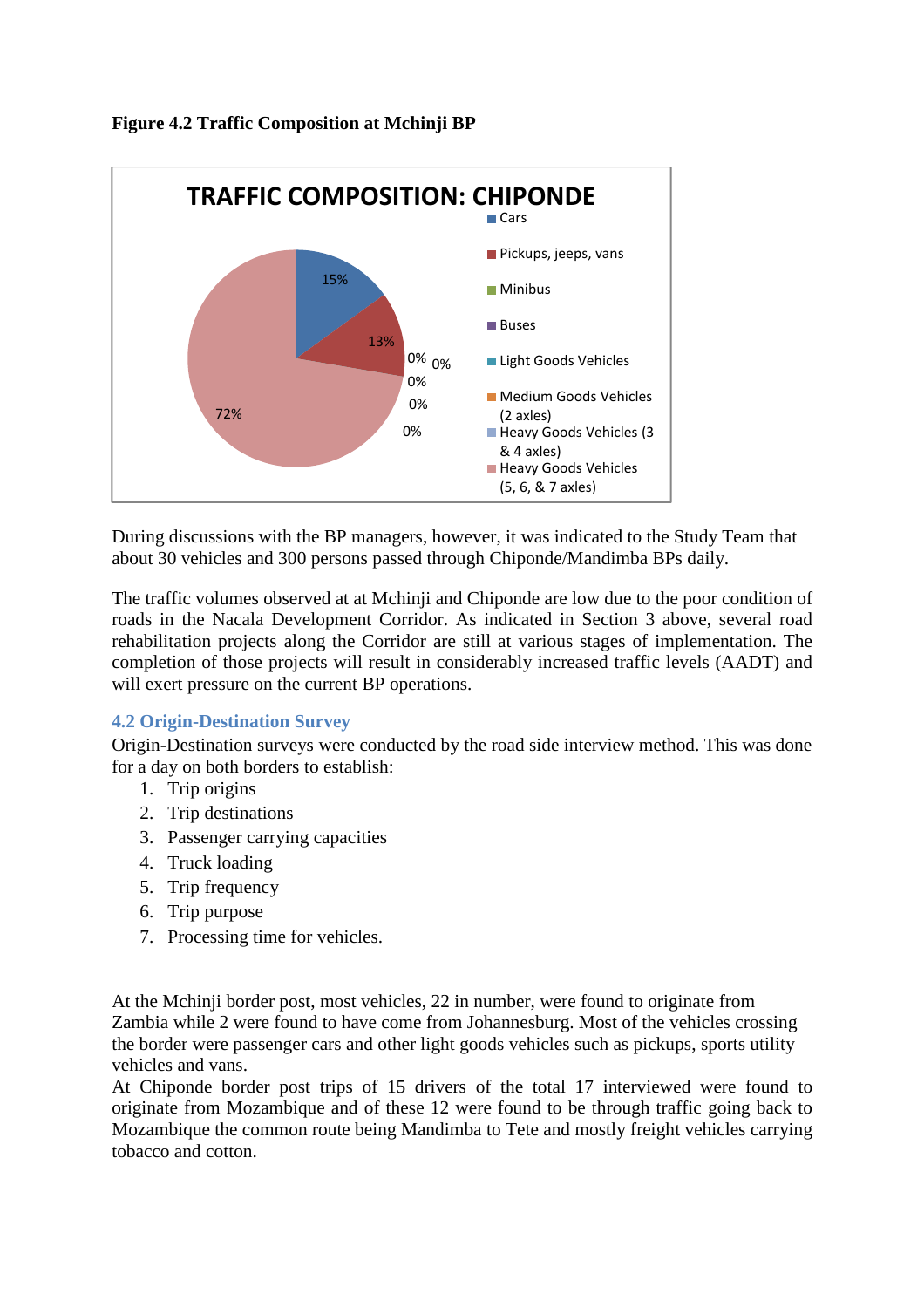There are very few cross-border passenger service vehicles currently on both borders but it was noted that there are some buses crossing at the Mchinji border post.

# **4.3 Truck Loading**

Truck loading at Mchinji was found to be between 3 to 32 tonnes with an average of 21 tonnes.



**Figure 4.3 Truck Loading at Mchinji** 

At Chiponde, the truck loading was found to be an average of 23 tonnes ranging between 18 and 25 tonnes.



**Fig. 4.4 Truck Loading at Chiponde**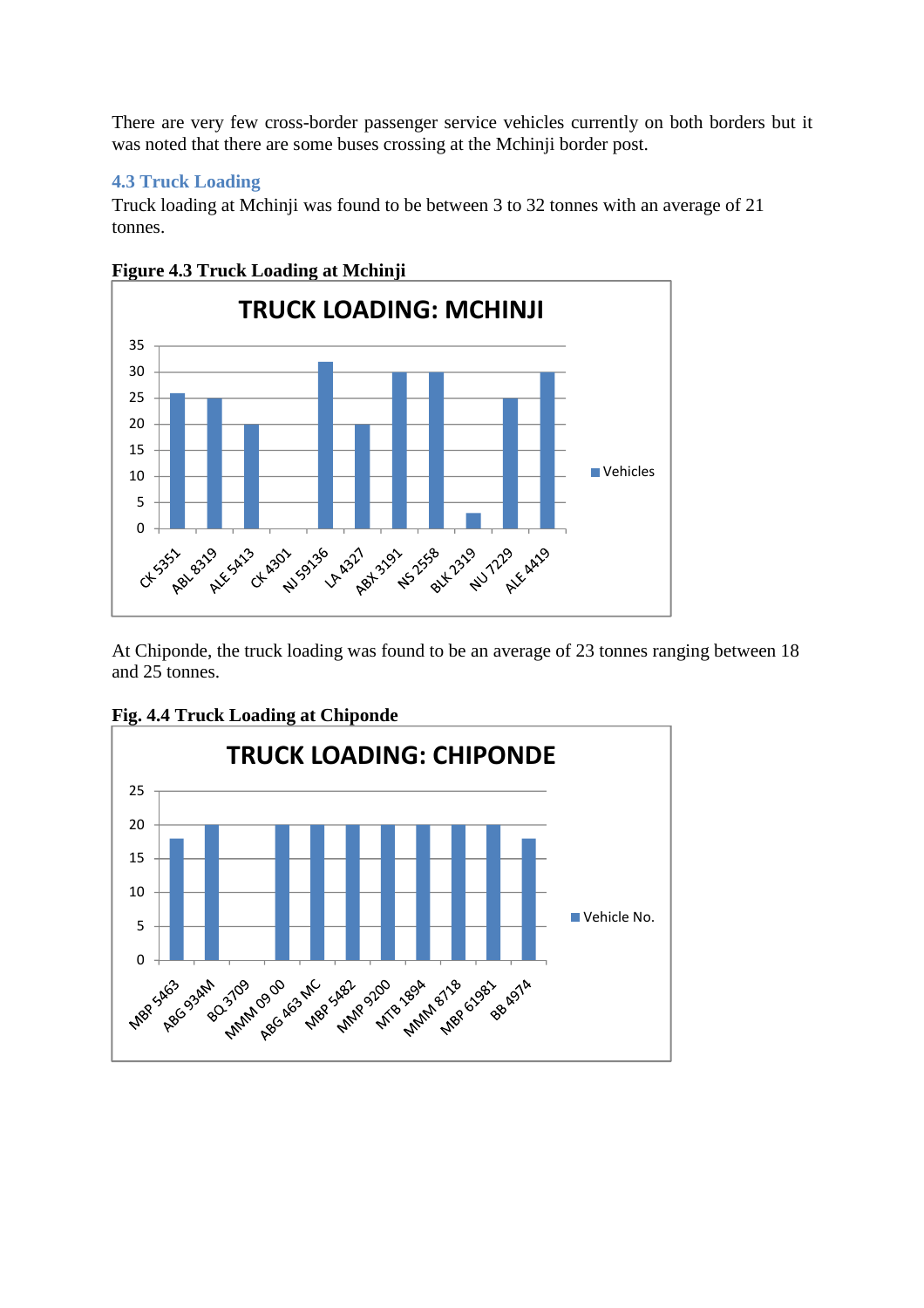# **4.4 Trip Frequency**

Most vehicles crossing through Mchinji border post were found to pass through between once a month and eight times in a month with most being sports utility vehicles, touring vans and pickups.

At Chiponde, 11 of the vehicles which were mostly Heavy goods vehicles were found to use the border twice a month.

# **4.5 Trip Purpose**

Out of all vehicles that participated in the exercise at Mchinji, 39% were found to be carrying freight. Other trip purposes included visits to the national parks, 25% were visiting relatives, 15% were returning home, 14% travelled to work and 7% were public service vehicles carrying passengers. As can be seen cross-border passenger vehicles are very few. Figure 4.5 below illustrates the trip purposes for Mchinji while Fig. 4.6 illustrates trip purposes for Chiponde.

**Figure 4.5: Trip Purposes at Mchinji** 



**Fig 4.6: Trip Purposes at Chiponde** 

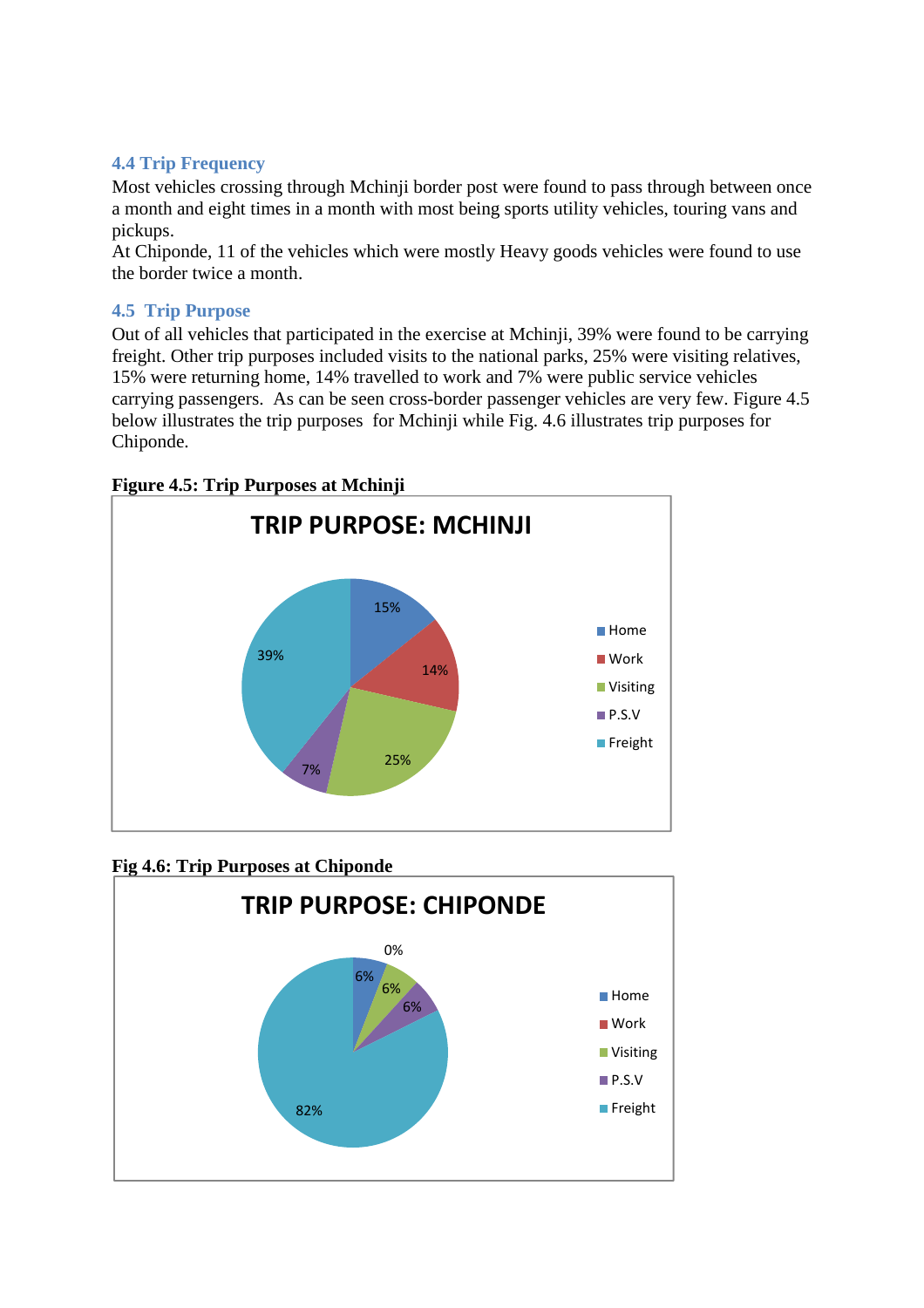82% of the vehicles passing through Chiponde during the interview were found to be carrying freight. It was noted that the cross border passenger service vehicles were also very few at 6% while those visiting relatives or friends also comprised 6% of the total vehicles.

#### **4.6 Axle Load Survey**

An axle load survey was conducted at the Mchinji weighbridge in Malawi. This was done to record the average axle loading of the vehicles to determine the pavement design of the border post carriageway and lay-bye. It was also done to establish the types of commodities going through the border and in which direction. A sample of 100 vehicles was taken.

Figure 4.7 below illustrates the commodity categories carried by vehicles carrying exports from Malawi to Zambia. From the survey it was found that 43 trucks were ferrying goods to Zambia from Malawi. The most common commodity types were is agricultural commodities followed by industrial goods, construction goods and other goods. 21 trucks were in transit carrying cotton. Other goods were miscellaneous and included hooks and horns.



**Fig 4.7: Malawian Exports to Zambia** 

Of the 36 trucks carrying goods into Malawi from Zambia, 13 were carrying agricultural products which was the main commodity followed by construction material. **Figure 4.8: Exports to Zambia** 

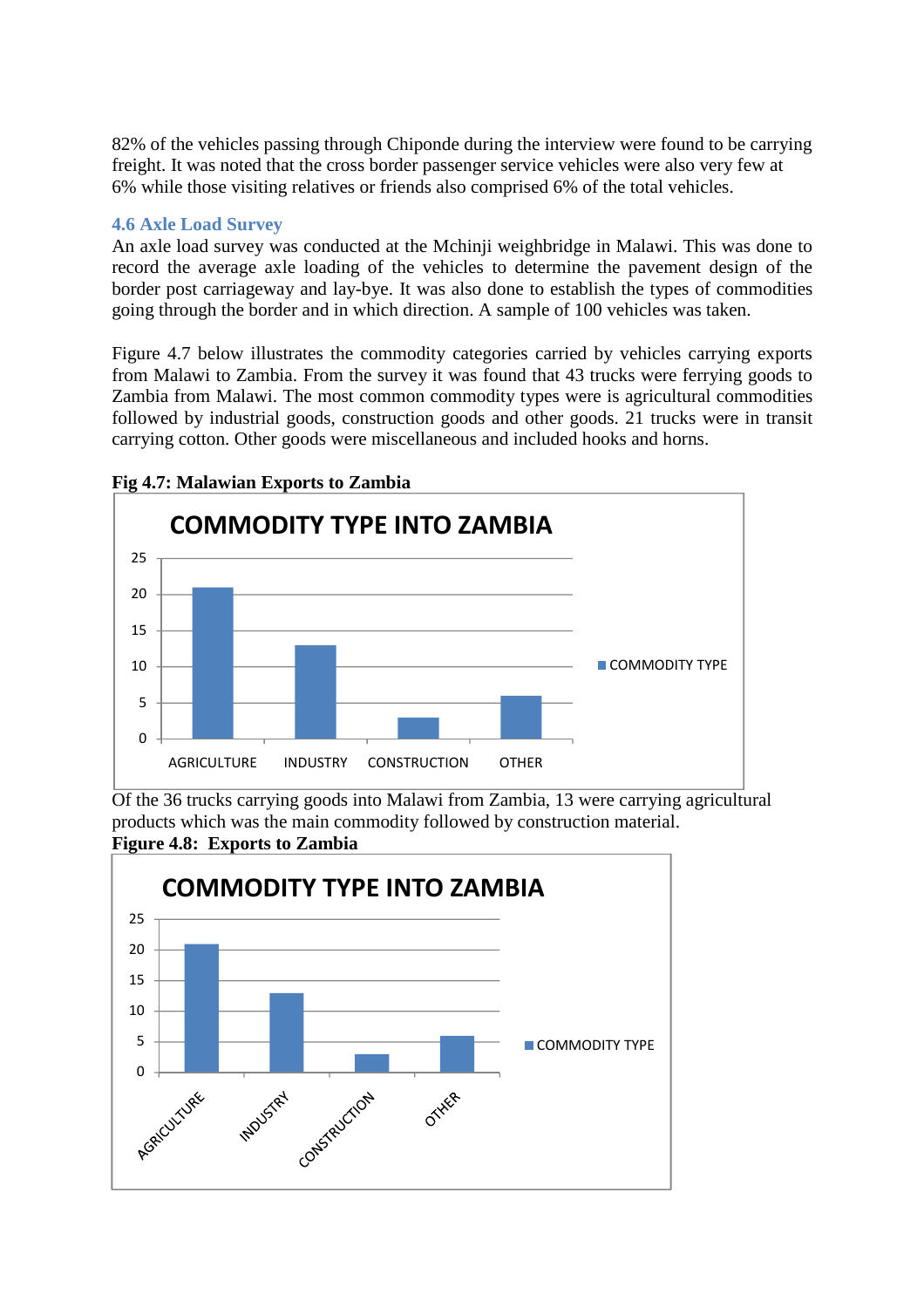# **5. TRAFFIC PROJECTIONS**

#### 5.1 Introduction

The TOR requires the Consultant to "determine 5 year market projections for border traffic by major traffic categories (Traffic Projection)". During the seven-day traffic survey it emerged that no historical data had been kept on the whole of Nacala Corridor, particularly at the BPs. In view of this it is considered appropriate to estimate traffic projections on the basis of economic activities in each of the border countries over the next five years as reflected in their average growth rates. of Gross Domestic Product over the last 5 years, i.e. between 2009 and 2012 (See **Chapter 2.2 Table 2.2**).

#### **5.2 Projected Traffic "without the project"**

Table 5.1 below shows the projected traffic levels during the next 5 years, i.e. the period 2013-2018 for each of the observed category of vehicles, "without the project".

For **Mchinji BP**, Table 5.1 reveals that if no effort is made to convert the BP into an OSBP, then total traffic would increase from an average of 78 vehicles per day in 2013 to about 110 vehicles per day in 2018, with cars increasing from an average of 13 to 18 while pick-ups, jeeps and vans would increase from 42 to 59 vehicles per day. The daily number of buses, minibuses and medium goods vehicles would remain low at only 3 vehicles per day by 2018.

| <b>Vehicle Type</b>   | 2013 | 2014           | 2015 | 2016     | 2017 | 2018 |
|-----------------------|------|----------------|------|----------|------|------|
| Cars                  | 13   | 14             | 15   | 16       | 17   | 18   |
| Pick-ups, Jeeps, Vans | 42   | 45             | 48   | 52       | 55   | 59   |
| Mini Bus              |      | 3              | 3    | 3        |      | 3    |
| <b>Buses</b>          |      | $\overline{2}$ | 2    | 2        |      | 3    |
| LGV                   |      |                |      |          |      | O    |
| MGV (2Axles)          |      | $\overline{2}$ | 2    | ာ        |      |      |
| HGV (3to 4Axles)      |      |                |      |          |      | 0    |
| HGV (5to 7Axles)      | 19   | 21             | 22   | 24       | 25   | 27   |
| <b>Tractors</b>       |      | $\theta$       |      | $\left($ |      |      |
| Total (AADT)          | 78   | 87             | 92   | 99       | 106  | 110  |

**Table 5.1: Traffic (AADT) at Mchinji BP "Without the Project"** 

Source: Study Team

Note: Totals do not reflect higher growth rates that are slightly above 6.7% due to rounding off errors. Where the number of vehicles comprised decimals they were rounded off to whole numbers.

Under the above "without the project case" scenario, it is assumed that besides no changes being made to convert the BPs into OSBPs, no road improvement will have taken place and that the economies of the three border countries (Mozambique, Malawi and Zambia) will continue to grow at a combined average of 6.8% p.a. over the period 2013-2018.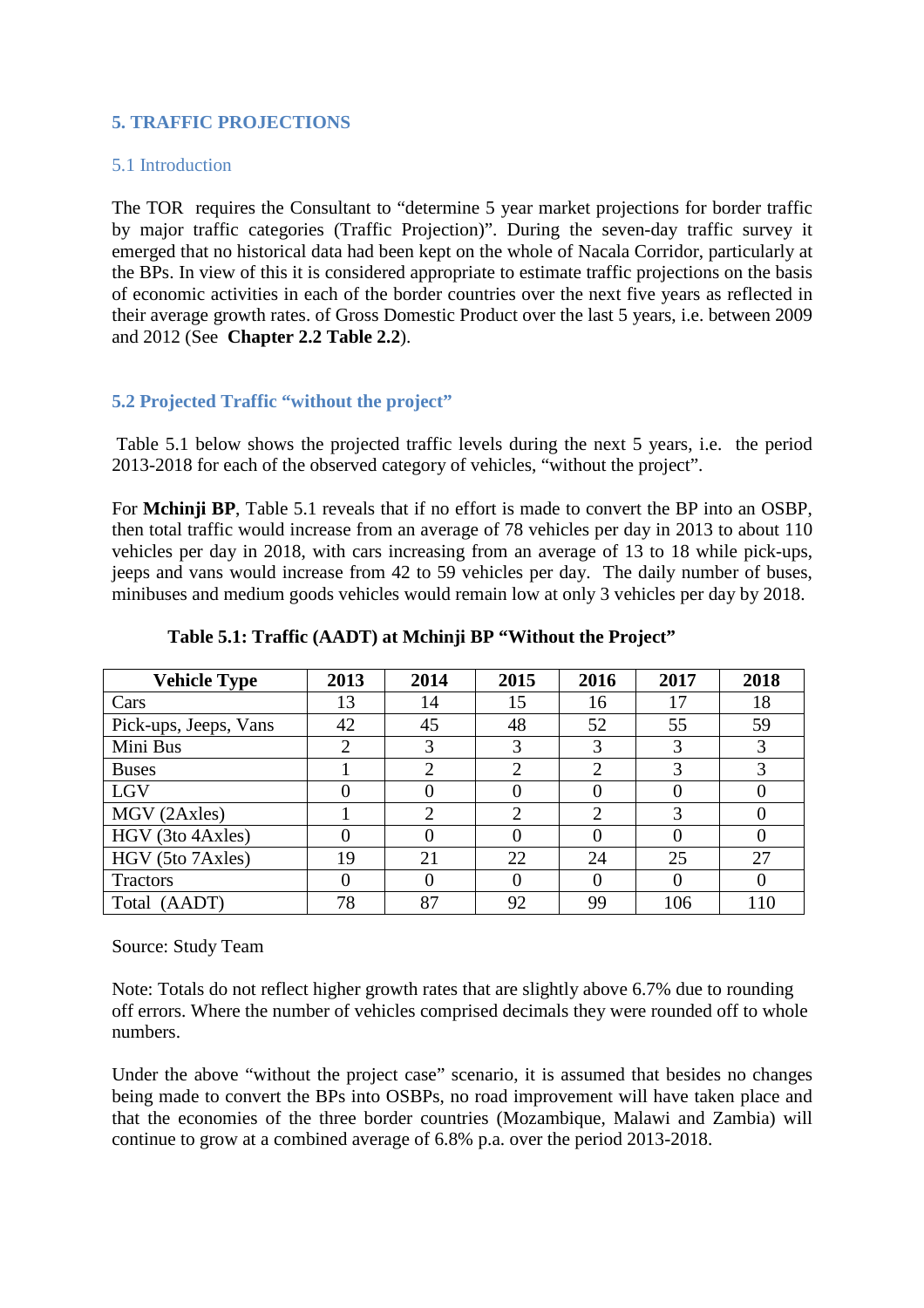Similar traffic projections for **Chiponde BP** are shown by vehicle categories in Table 5.2 below which indicate that the total AADT at the BP will rise from 31 vehicles in 2013 to 43 vehicles, with HGVs continuing to constitute the majority of the vehicles. AADT for HGVs will increase from 31 in 2013 to 43 in 2018, while cars will increase from 5 in 2013 to 7 in 2015 and remain at that level till 2018. The number of pick-ups, jeeps and vans passing through the border daily will also increase only slightly from 4 vehicles to 5 in 2014, 2015 and 2016, rising further to 6 vehicles in 2017 and 2018.

| <b>Vehicle Type</b>   | 2013 | 2014 | 2015 | 2016 | 2017 | 2018 |
|-----------------------|------|------|------|------|------|------|
| Cars                  |      | 6    |      |      |      |      |
| Pick-ups, Jeeps, Vans |      |      |      |      |      |      |
| Mini buses            |      |      |      |      |      |      |
| <b>Buses</b>          |      |      |      |      |      |      |
| LGV                   |      |      |      |      |      |      |
| MGV (2Axles)          |      |      |      |      |      |      |
| HGV (3to 4Axles)      |      |      |      |      |      |      |
| HGV (5to 7Axles)      | 22   | 24   | 25   | 27   | 29   | 31   |
| Tractors              |      |      |      |      |      |      |
| Total                 | 31   | 35   | 37   | 39   | 42   | 43   |

**Table 5.2: Traffic (AADT) at Chiponde BP BP "Without the Project"** 

Source: Study Team

# **5.2 Projected Traffic "with the project"**

As already mentioned, the scarcity of historical data and lack of data on other roads and transport modes as well as cross-border times and processes make it difficult to make projections under the "with the project" scenario. Preference for the route along the Nacala Corridor and hence the routes passing through the BPs would be determined not only by the efficiency if border crossing times but also by the condition of the roads.

At the moment there is no data on the basis of which traffic projections could be made for the Mchinji/Mwami BPs.

A feasibility study undertaken by JICA on the Cuamba Mandimba Road in 2010 had made projections which could be useful in an indication of the anticipated traffic at the **Chiponde-Mandimba BP** on the Mozambique side of the border and hence at Chiponde BP on the Malawi side. Table 5.3 below shows JICA's projections of traffic volumes "with the project", i.e with the completed Cuamba-Mandimba.

|      |  |  | Table 5.3: Projected Traffic Volume on Cuamba-Mandimba Road 2009, 2014, 2023, |  |  |
|------|--|--|-------------------------------------------------------------------------------|--|--|
| 2033 |  |  |                                                                               |  |  |

| Year      | 2009 | With<br>2014 | With<br>2023 | 2033<br>With |
|-----------|------|--------------|--------------|--------------|
|           |      | Case         | Case         | Case         |
| Passenger | 35   | 77           | 193          | 519          |
| cars      |      | 96           | 239          | 643          |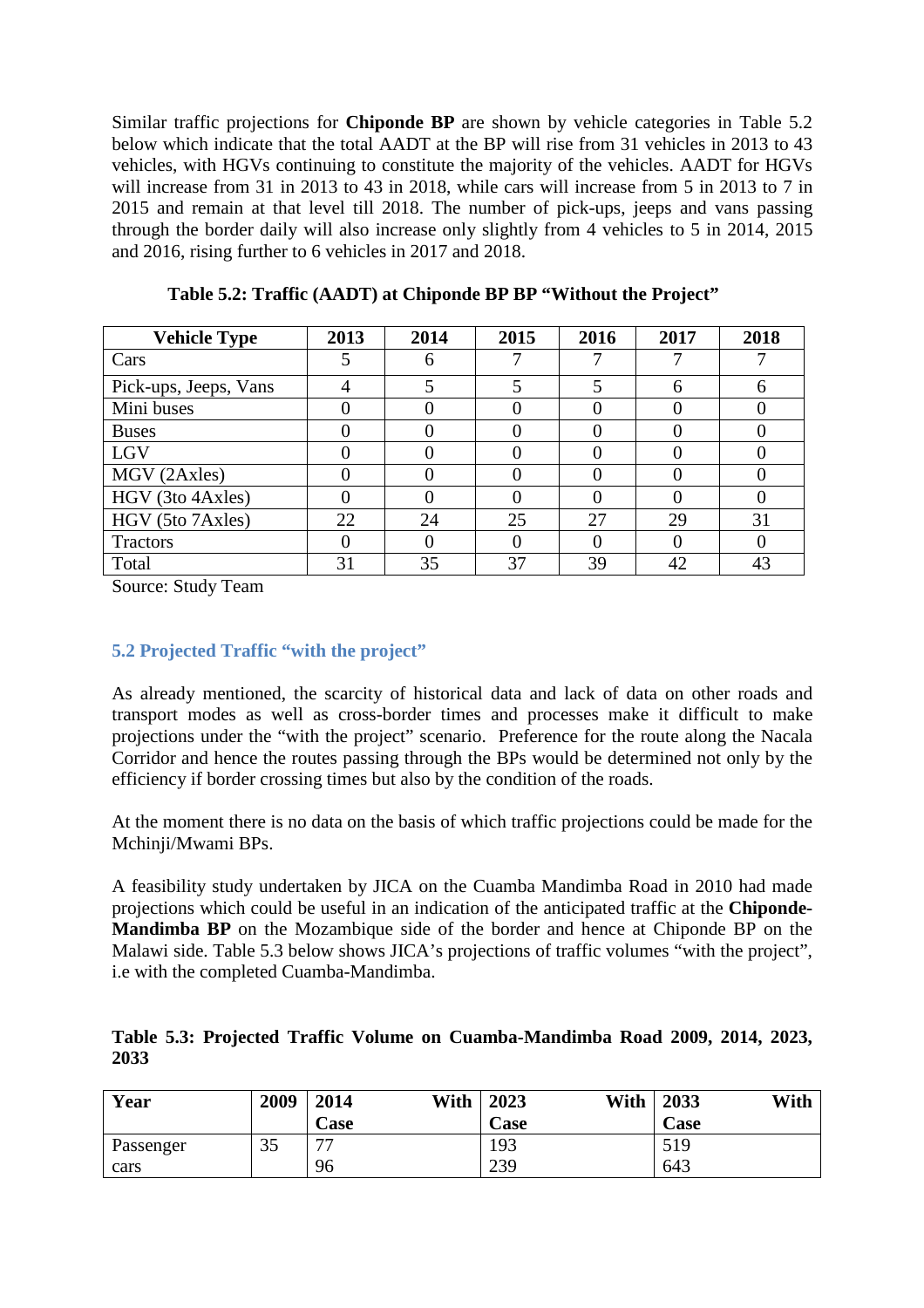| Minibuses | 26  | l 17 | 641   | 2,587 |
|-----------|-----|------|-------|-------|
|           |     | 145  | 795   | 3,207 |
| Trailers  | 23  | 118  | 213   | 343   |
|           |     | 164  | 272   | 425   |
| Others    | 17  | 42   | 143   | 612   |
|           |     | 52   | 176   | 753   |
| Total     | 101 | 355  | 1,190 | 4,061 |
|           |     | 457  | 1,481 | 5,027 |

**Source:** JICA The Preparatory Study on Road Improvement Plan in Nacala Development Corrridor Final Report (N13: Cuamba-Mandimba-Lichinga) February 2010, Table 4.4.1, p. 23.

Although data in that Table is not sufficiently broken down by vehicle categories, the grouping is broadly similar to that in Tables 5.1 and 5.2. From the data, it may be noted that under the "with the case scenario", i.e. if the Cuamba-Mandimba road is completed under the feasibility study, passenger cars were to increase at 34.8% p.a. from the base year (2009) AADT of 35 vehicles to 96 in 2014. The AADT for minibuses was projected to increase from 26 to 145, i.e. at a growth rate of 91.5% p.a. while trailers and other vehicle categories would grow at 122.6% and 41.2%, respectively.

Assuming that the same rates of growth are likely to remain the same over the next 5 years, they can be applied to the traffic data from the Study Team. Table 5.4 below, shows projected traffic at Chiponde-Mandimba BP during the period 2013 and 2018 under the "with the project" scenario.

| <b>Vehicle Type</b>   | 2013 | 2014 | 2015 | 2016         | 2017 | 2018     |
|-----------------------|------|------|------|--------------|------|----------|
| Cars                  |      |      | 10   | 13           | 17   | 22       |
| Pick-ups, Jeeps, Vans | 4    | 6    | 8    | 12           | 16   | 23       |
| Mini Bus              |      |      |      | O            |      |          |
| <b>Buses</b>          |      |      |      |              |      |          |
| LGV                   |      |      |      | 0            |      | 0        |
| MGV (2Axles)          |      |      |      | 0            |      | $\theta$ |
| HGV (3to 4 Axles)     |      |      |      |              |      |          |
| HGV (5to 7Axles)      | 22   | 44   | 49   | 55           | 62   | 70       |
| Tractors              |      |      |      | $\mathbf{0}$ |      | $\Omega$ |
| <b>Total Study</b>    | 31   | 57   | 67   | 80           | 95   | 115      |

**Table 5.4: Projected Traffic at Chiponde-Mandimba BP, "With the Project", 2013-2018** 

Source: Study Team

The above Table indicates that the AADT for all vehicles passing through Chiponde-Mandimba BP will increase nearly four-fold from a total of 31 vehicles in 2013 to 115 vehicles in 2018, assuming the successful completion of all the roads currently under construction in the Nacala Corridor and that the OSBP project is successfully implemented. It is important to note that the number of HGVs of 5 to 7 axles is expected to increase more than threefold from 22 vehicles in 2013 to 70 vehicles in 2018. These long-distance HGVs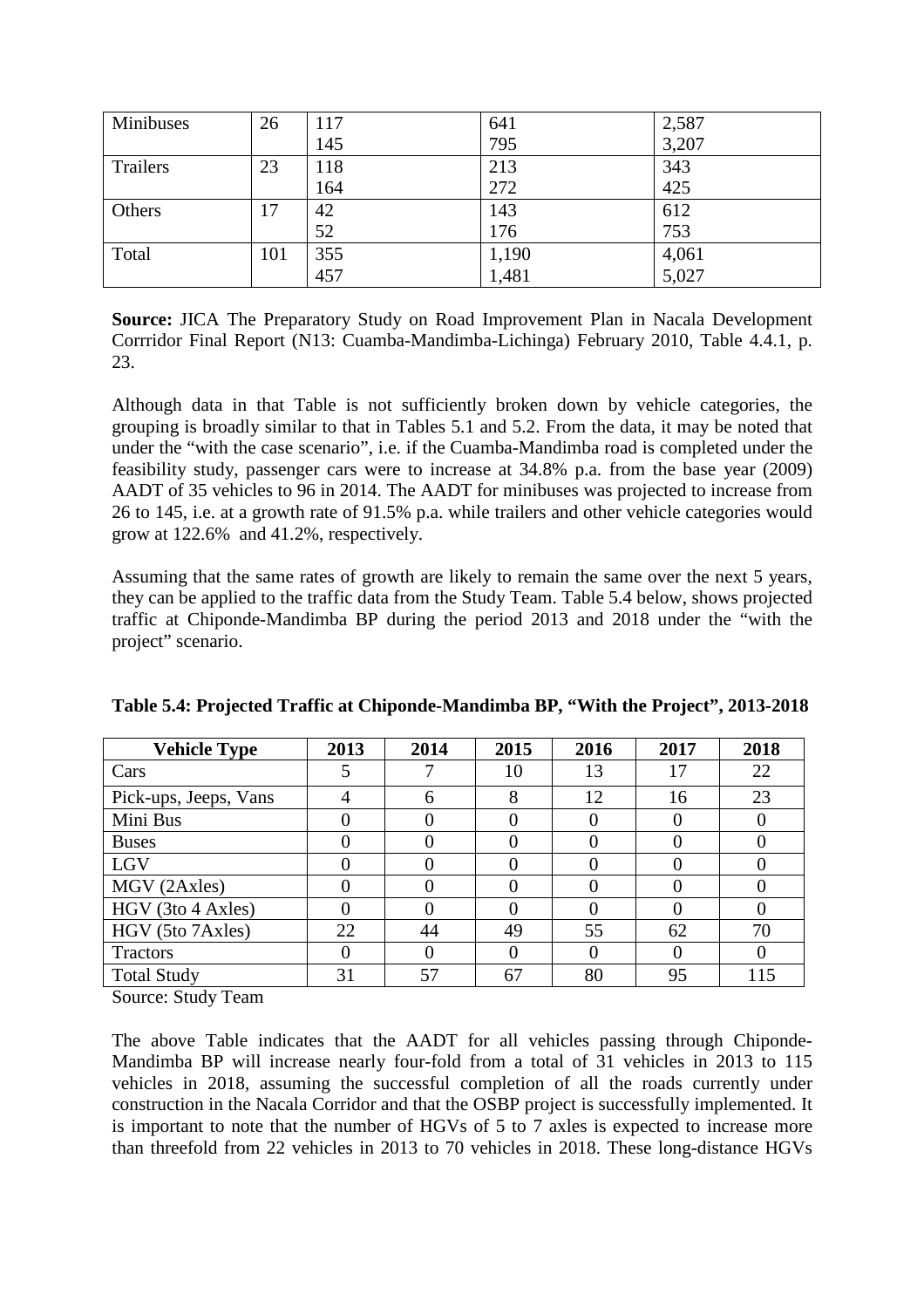will account for the majority (over 60%) of the total traffic ferrying imports and exports to and from the port of Nacala and the hinterland.

The implication of these data is that the volume of traffic will place considerable pressure on the Chiponde-Mandimba BP activities and facilities unless it is developed into an OSBP, given that most of the road improvements along the Nacala Corridor are expected to be completed during the before by the year 2015 as indicated in Chapter 3.

#### **5.3 Informal Border Trade**

The JICA report observed that there was considerable informal trade going on through the border dominated by exports from Mozambique to Malawi comprising mostly of goods of less than 500 US dollars which are not subject to customs duty.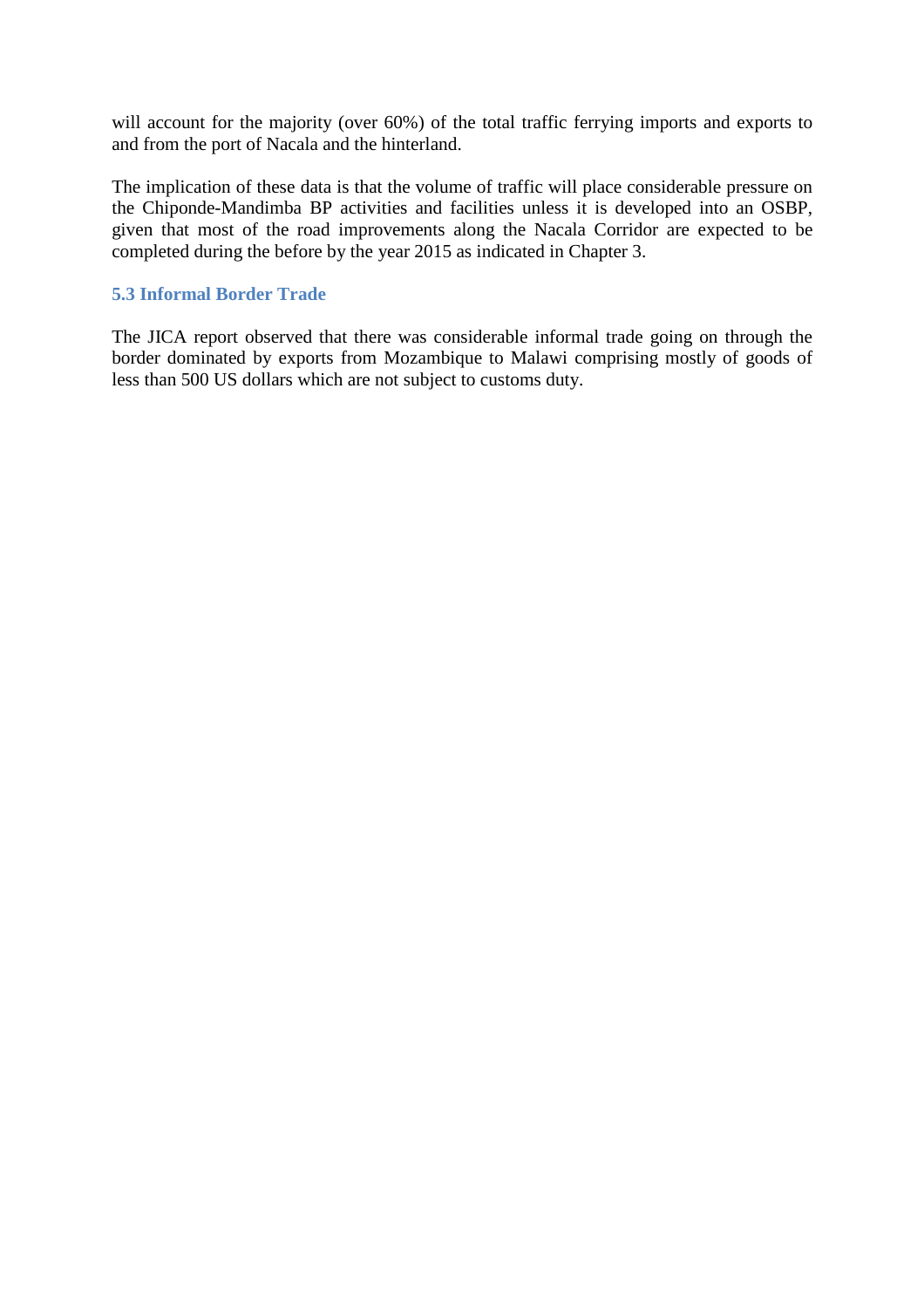#### **6. BORDER CROSSING TIMES**

The Study team will soon be undertaking a baseline study on the border crossing times at each of the four border posts with a view to determining the current time each authority at the border takes to clear traffic passing through the BP, the procedures and processes involved and the duration each category of goods takes to be cleared, especially trucks carrying various categories of goods and for passengers. This will also facilitate the identification of procedures and processes that are duplicated and those are different or incompatible and those that are unique to specific BPs. The aim is to identify the possibility of harmonization and /or merger of the procedures under an OSBP. Various studies that have been done on border crossing times will inform the intended survey.

#### **6.1 Mchinji/Mwami**

#### **(a) Imports**

Border crossing times for all traffic is of critical importance since it determines the duration which vehicles and persons take at the border. Basically where alternative routes exist, if the time spent at a BP is short, more vehicles will be attracted to use the route passing through the border post and *vice versa*. Based on a study by USAID<sup>4</sup>, border crossing times for imports at Mchinji BP are summarized in Table 6.1 below.

|               | Weekday    | Weekend       | Average              |
|---------------|------------|---------------|----------------------|
|               |            |               | <b>Crossing Time</b> |
| Loaded trucks | 2 hours 11 | 11 hours $30$ | 4 hour 37            |
|               | minutes    | minutes       | minutes              |
| Empty         | 53 minutes | 40 minutes    | 48 minutes           |
| Transit       | 2 hours 36 | 19 hours 45   | 8 hours 07           |
|               | minutes    | minutes       | minutes              |
| Pre-cleared   | 1 hour 31  | 37 minutes    | 1 hour 22            |
|               | minutes    |               | minutes              |
| All trucks    | 1 hour 52  | 8 hours 10    | 3 hours 51           |
|               | minutes    | minutes       | minutes              |

#### **Table 6.1: Average Crossing Times at Mchinji for Incoming Trucks Carrying Imports**

**Source:** USAID: Trade Hub Southern Africa Technical Report, op. cit., Table 2, Page 17.

The Study reveals that the border crossing time for loaded trucks was 2 hours 11 minutes on weekdays and 11 hours 30 minutes on weekends and that the average crossing time<sup>5</sup> for loaded trucks was 4 hours 37 minutes. Empty trucks, however, took only 53 minutes during the weekdays and only 40 minutes to cross Mchinji BP on weekends, with an average crossing time of 48 minutes. Average crossing time for transit trucks was high at 8 hours 7 minutes due to the long crossing times recorded during the weekend (19 hours 45 minutes), compared to 2 hours 36 minutes during the weekdays.

 $\overline{a}$ 

 $^4$  USAID: Trade Hub Southern Africa Trade Hub Technical Report, Coordinated Border Management (CBM)

<sup>–</sup> Mchinji Border Operations Assessment (BOA) Work Plan Activity: 1.2 Table 2, Page 18.

 $<sup>5</sup>$  Note: It is not clear how this average was computed.</sup>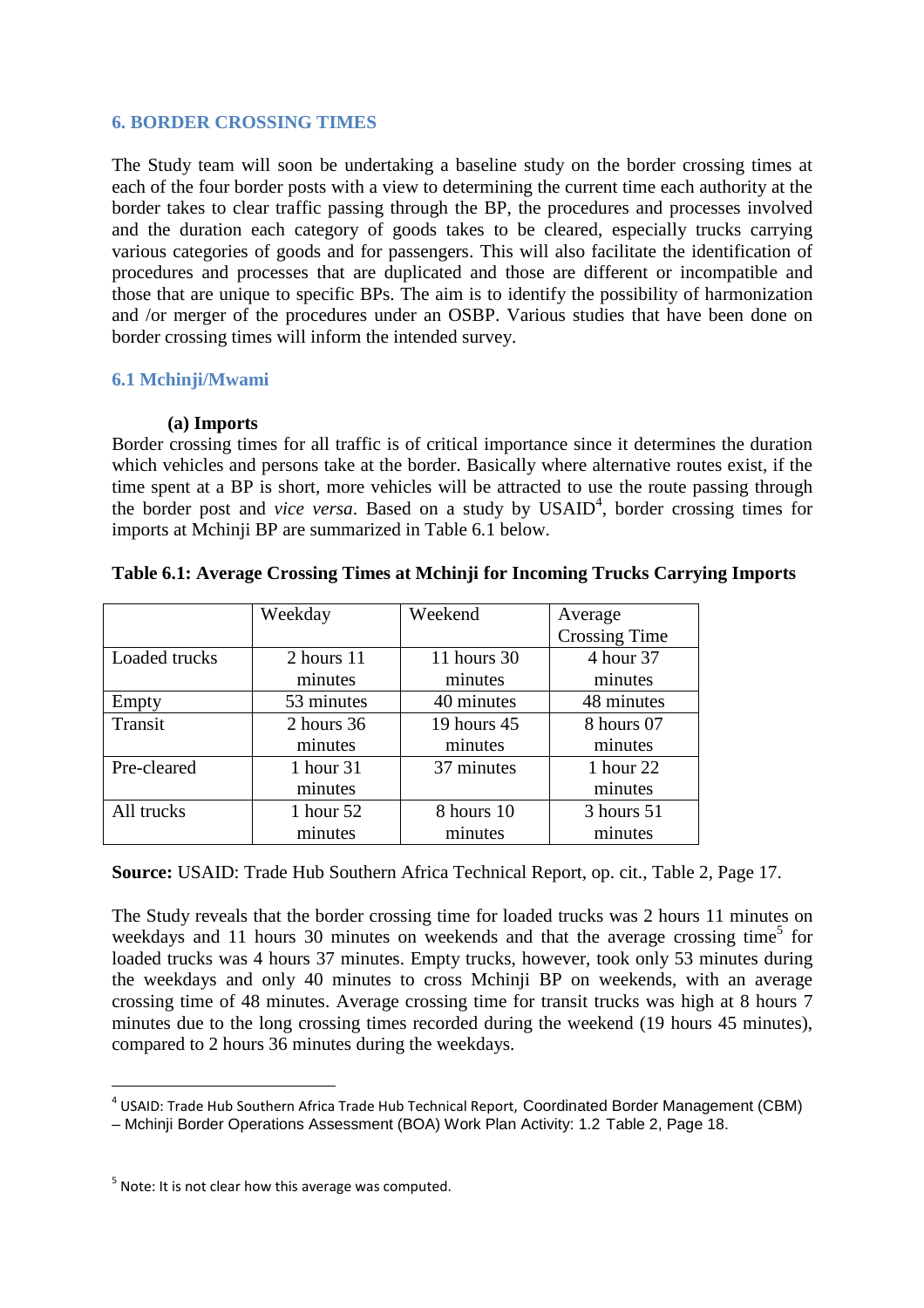Trucks carrying pre-cleared freight had an average crossing time of 1 hour 22 minutes with I hour over the weekdays and 37 minutes during the weekend.

Overall, all trucks the crossing time for all trucks averaged 3 hours 51 minutes. Their average crossing time on weekdays and weekends, were, respectively, 1 hour 52 minutes and 8 hours 10 minutes. It is not clear why the average crossing time for pre-cleared cargo was only 37 minutes over the weekends and took longer (I hour 31 minutes) to pass through the BP on weekdays. The study found that the following factors led to the long average crossing times for trucks over the weekend:

- Closure of commercial banks on Saturdays and Sundays, thus preventing importers and agents from making immediate payments;
- Unwillingness of drivers to pay the overtime fee of MK 500 payable per truck on Saturdays, Sundays and public holidays;
- Unwillingness by drivers to proceed with the trips if their destinations are closed over the weekend.

The study observes that:

"The average of 4 hours 57 minutes is high for a border with very low traffic like Mchinji, also considering that a substantial amount of goods coming through the border are pre-cleared".

It then proceeds to make the following **recommendations**:

- a) that "efforts should be made to reduce this time to less than 3 hours";
- b) that "MRA should also introduce measures that will ensure the border area is not used as rest areas as this causes unnecessary congestion at the border".

Other studies indicate that delays by drivers and their assistants at border posts have been among the major causes of the spread of HIV/AIDS at border posts and similar "hot spots" where long-distance truck drivers engage with local women or commercial sex workers<sup>6</sup>.

#### **(b) Exports**

 $\overline{a}$ 

The USAID study mentioned above found that trucks leaving Malawi through Mchinji border took a shorter period than those entering Malawi through the same BP as Table 6.2 below indicates. The average crossing time for loaded trucks averaged 4 hours 21 minutes. On weekdays they took four hours on average to cross the BP while on weekends they too much longer, 6 hours and 50 minutes. The average duration for crossing the BP for empty trucks was 1 hour and 02 minutes. On weekdays, the average crossing time was only 43 minutes although on weekends the average crossing time was longer at 1 hour 38 minutes. The study found that "all export trucks took an average of 2 hours 48 minutes to cross the Mchinji border."

#### **Table 6.2: Crossing Times for Outgoing Trucks at Mchinji BP**

<sup>6</sup> See for instance, a study by Ecotech Consultants for Kenya National AIDS Control Council: *Characteristics and Lifestyles of Long Distance Truck Drivers and Commercial Sex Workers in the Northern Corridor, Kenya, Vol. I - Main Report*, November 2011.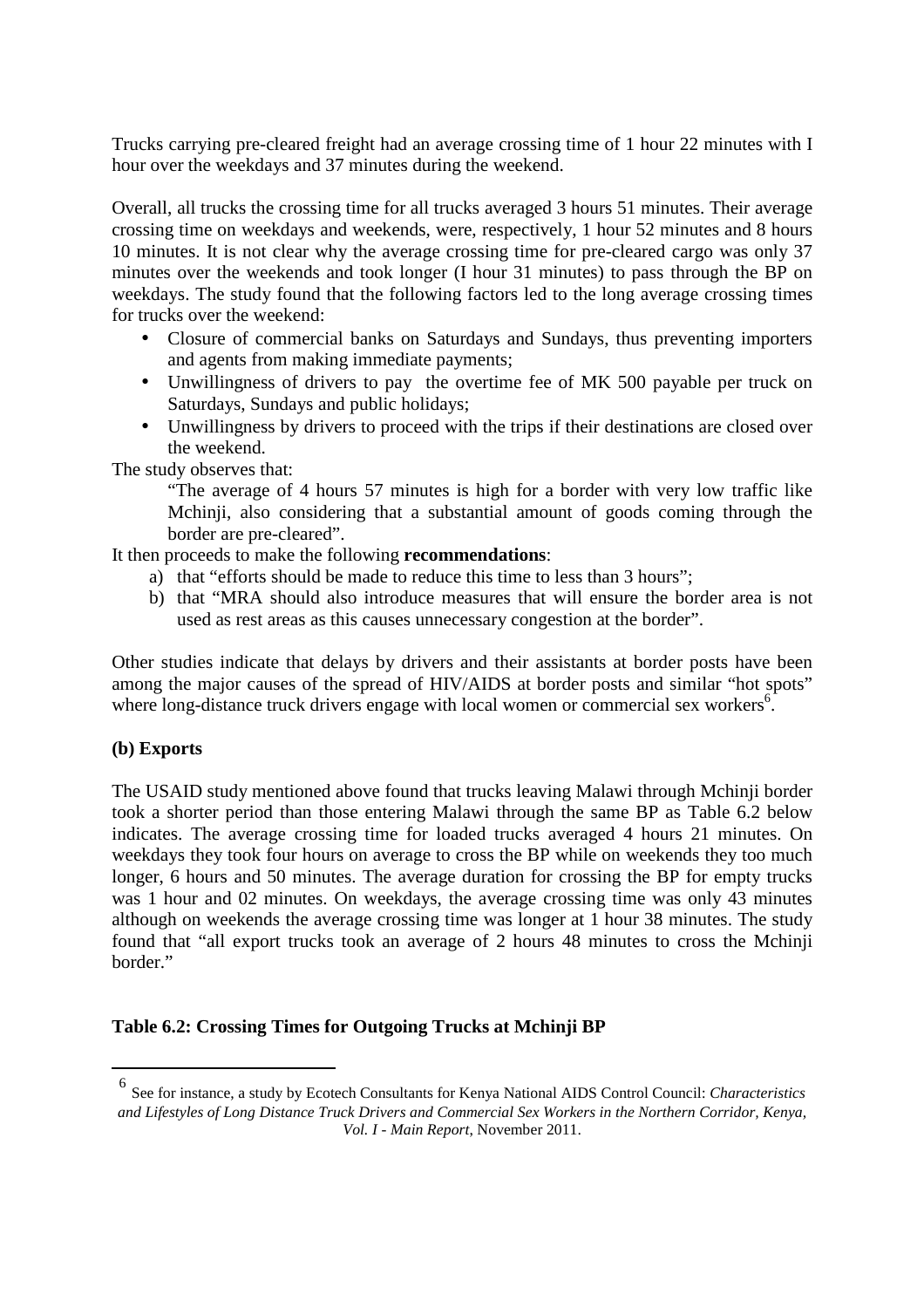|        | Weekday           | Weekend            | Crossing<br>Average |
|--------|-------------------|--------------------|---------------------|
|        |                   |                    | Time                |
| All    | 1 hour 05 minutes | 5 hours 16 minutes | 2 hours 48 minutes  |
| Loaded | 1 hour 51 minutes | 6 hours 50 minutes | 4 hours 21 minutes  |
| Empty  | 43 minutes        | 1 hour 38 minutes  | 1 hour 02 minutes   |

Source: USAID: Trade Hub Southern Africa Technical Report, op. cit., Table 3, Page 18.

A large proportion of the total export trucks (60 %) were empty, as already indicated above. This average includes empty trucks which represent a large portion of the total export trucks (60%) as already indicated in 4.2 above. As in the case of crossing times for import traffic, crossing time for trucks carrying exports, i.e. leaving Malawi, through Mchinji recorded higher crossing times during weekends (6 hours 50 minutes) than on weekdays when their average crossing time was about two hours.

# **6.2 Chiponde/Mandimba**

 $\overline{a}$ 

While detailed data is still awaited on border crossing times at Chiponde / Mandimba BPs, it may be noted that a study undertaken by JICA indicates that at the current level of traffic numbering about  $1,000$  vehicles/day, the average crossing time is 30 minutes<sup>7</sup>. Traffic comprises mostly of small cargo valued below US 500 dollars. The report observes that cargo "release time of customs clearance and passport control are tolerable against current traffic volume". The border opens from 6am to 6 pm. (local time). It is not clear if this applies to both Chiponde and Mandimba. Majority of vehicles are trucks carrying goods while passenger goods comprise mainly minibuses. As indicated in Capter 5 above, the Study Team never observed any passenger vehicles such as minibuses except passenger cars.

<sup>7</sup> JICA: *The Preparatory Survey on Road Improvement Plan in Nacala Development Corridor Final Report (N13: Cuamba-Mandimba-Lichinga) Summary in the Republic of Mozambique February 2010, Table on page 26.*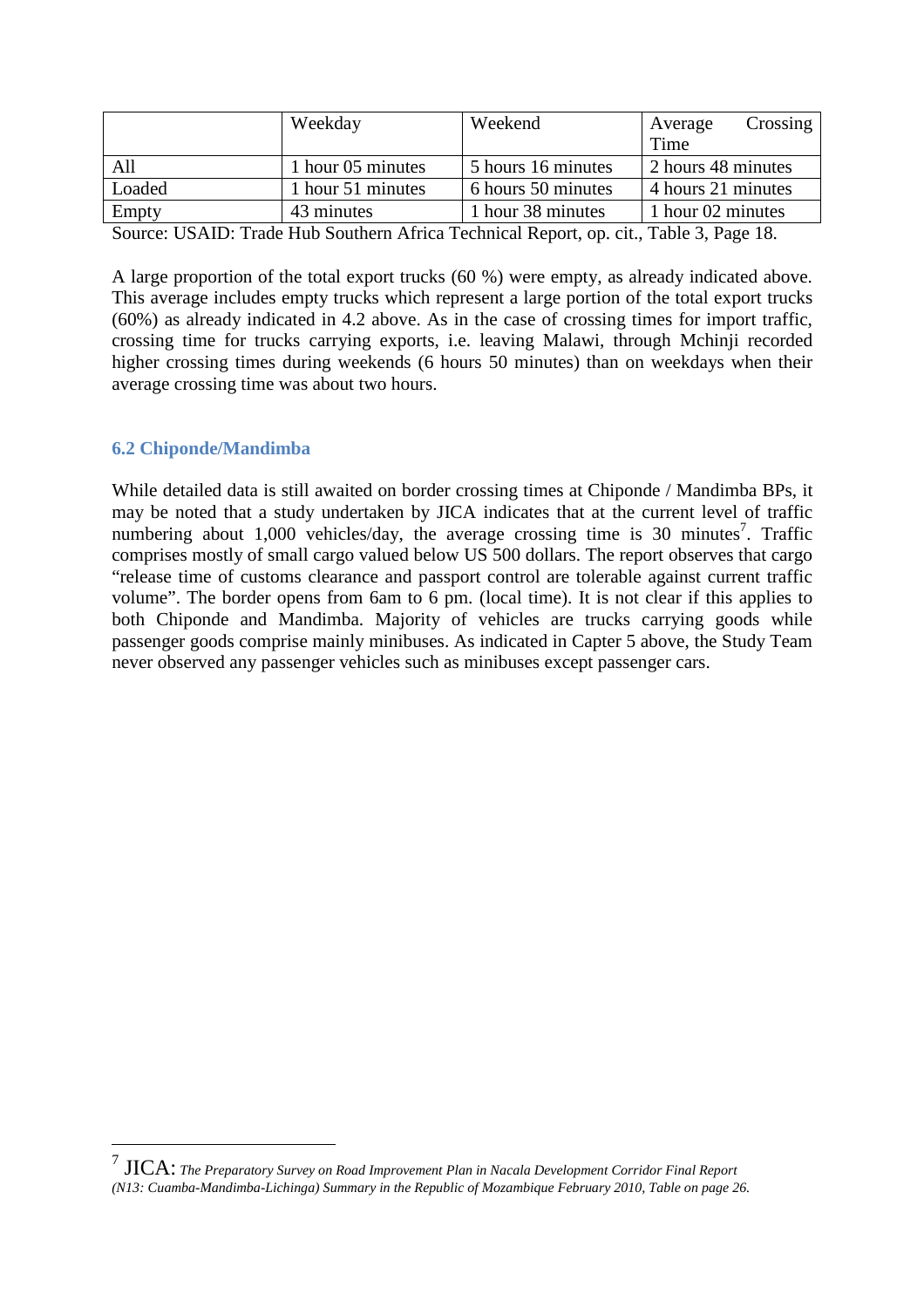# **7. BASELINE REVIEW OF BORDER AGENCIES**

#### **7.1 Study Team's Findings**

Table 7.1 below summarizes the number of agencies at each of the four BPs, Mchinji, Mwami, Chiponde and Mandimba. It reveals that Mchinji BP on the Malawian side has 9 agencies while Mwami on the Zambian side has 6 agencies at the BPs. At the Mozambique/Malawi border, Chiponde and Mandimba BPs each has 5 agencies. By staff numbers Malawi has a total of 77 staff compared to only 13 at Mwami on the Zambian side of the border. Malawi has also a larger number of staff (32) at Chiponde compared to Mozambique's staff of 23 at Mandimba BP on the border between the two countries.

| Institution/Agency         | Mchinji        | Mwami <sup>8</sup> | Chiponde       | Mandimba       | Total          |  |
|----------------------------|----------------|--------------------|----------------|----------------|----------------|--|
| Customs                    | 8              | $\overline{2}$     | 4              | 10             | 24             |  |
| Immigration                | 31             |                    | 11             | 3              | 46             |  |
| <b>COMESA</b>              |                |                    |                |                |                |  |
| Health                     |                |                    | $\overline{2}$ |                | $\overline{4}$ |  |
| Roads                      |                |                    |                | $\overline{2}$ | $\overline{3}$ |  |
| Traffic/Freight            |                |                    |                |                |                |  |
| Roads Fund                 | 3              | $\overline{2}$     |                |                | 5              |  |
| Administration             |                |                    |                |                |                |  |
| <b>Bureau of Standards</b> | $\overline{4}$ |                    |                |                | $\overline{4}$ |  |
| Animal                     | $\overline{2}$ |                    |                |                | $\overline{2}$ |  |
| Health/Livestock           |                |                    |                |                |                |  |
| Police                     | 12             | $\overline{2}$     | 7              | $\tau$         | 28             |  |
| Weighbridge                | 10             |                    |                |                | 10             |  |
| <b>Clearing Agents</b>     | 6              |                    | 6              |                | 12             |  |
| Crops/Plant Health         |                |                    | $\overline{2}$ |                | $\overline{2}$ |  |
| Others (All)               |                | 4                  |                |                | $\overline{4}$ |  |
| Total                      | 77             | 13                 | 32             | 23             | 145            |  |
| Total                      |                | 90                 |                | 55             | 145            |  |

#### **Table 7.1 Summary of Institutions and Agencies at the Border Posts**

Source: Study Team

The Table further reveals that altogether, the four border posts were manned by a total staff of 145 of which immigration had the highest number of officials at 45, accounting for 31% of the total staff on the Nacala Corridor, followed by Police at 28 (or 19%), and Customs at 24 (or 17%). Mchinji/Mwami BP is more heavily manned with a total staff of 90 representing 62% total border staff on the Corridor while Chiponde/Mandimba BP had a total staff of 55 representing about 38% of total border staff on the Corridor.

# **7.2 Other Studies**

*Findings of the USAID Study* 

**EXELTE:**<br>8 The Number of agencies at Mwami has been compiled from the list of staff met at the BP in September 2013.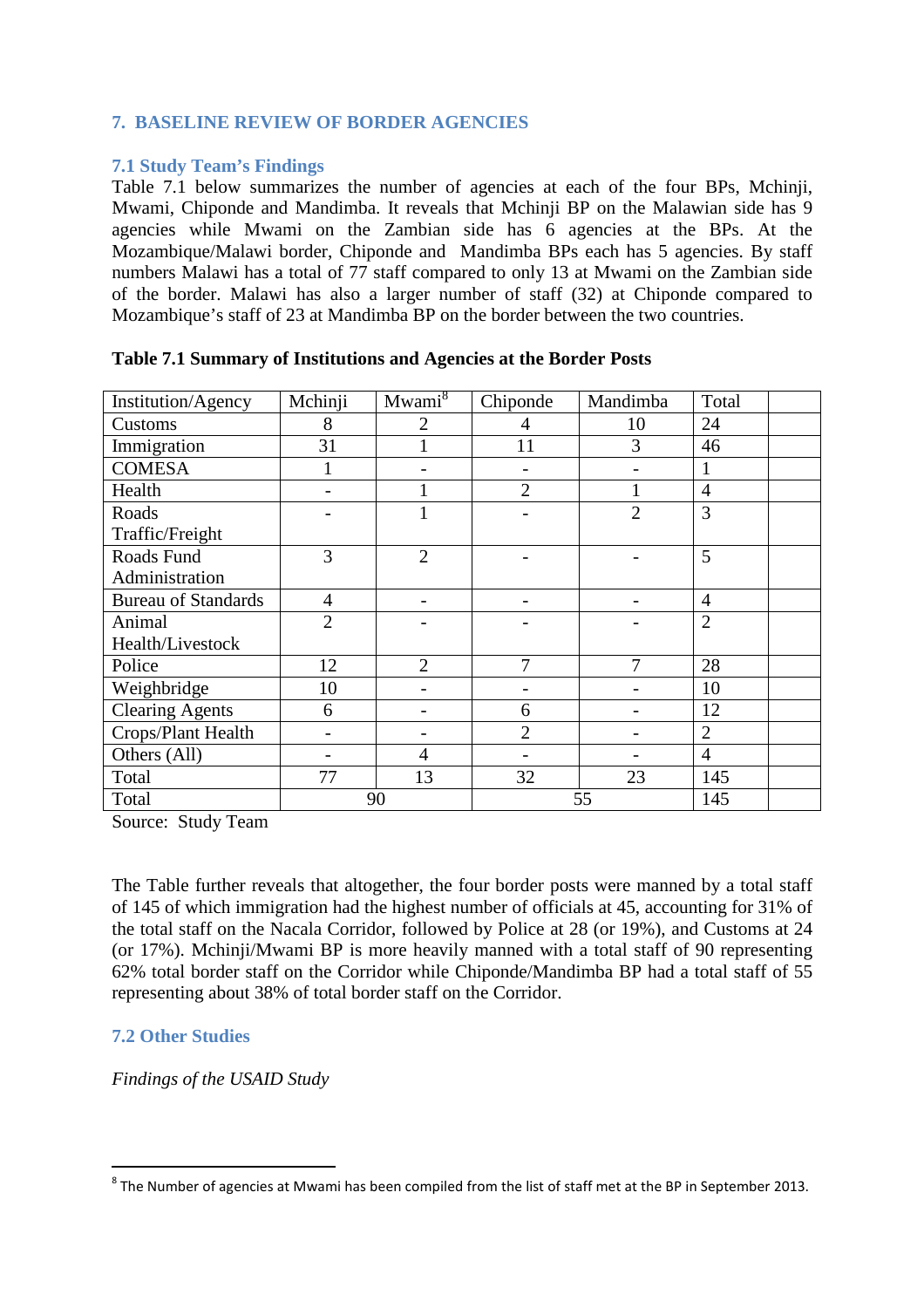A study by the USAID that a total of thirteen (13) agencies were operating at the Mchinji BP, each playing a defined role. It however reviewed only the following 12 agencies<sup>9</sup>:

- 1) The Department of Animal Health and Livestock<br>2) Department of Forestry's
- 2) Department of Forestry's
- 3) Ministry of Agriculture
- 4) Malawi Bureau of Standards
- 5) Clearing and Forwarding Agents
- 6) Immigration Department
- 7) Border Patrol
- 8) Insurance
- 9) Roads Fund Administration
- 10) Ministry of Health
- 11) NSB Bank

 $\overline{a}$ 

12) Malawi Revenue Authority

Table 7.3 below summarizes the functions of each of those agencies and describes their processes and requirements. It may be observed that although detailed information is still awaited, the above data together with the UUSAID data provide a good profile of the institutions and agencies operating at the Mchinji Mwami BPs. For purposes of this study, they confirm that many activities at the border posts are duplicated and hence the need for their harmonization, standardization and / or merger so as to establish an OSBP and reduce the border crossing times.

| Agency                        | Role             | <b>Import</b>       | <b>Export</b>       | <b>Issuing</b>   |
|-------------------------------|------------------|---------------------|---------------------|------------------|
|                               |                  | <b>Requirements</b> | <b>Requirements</b> | <b>Authority</b> |
| of <sub>1</sub><br>Department | To<br>ensure     | Import Permit -     |                     | Veterinary head  |
| Animal Health                 | livestock,       | Valid for one       |                     | office,          |
| and Livestock                 | livestock        | month, to<br>be     |                     | Lilongwe         |
|                               | products and by- | used once;          |                     |                  |
|                               | products (e.g.   | costs between       |                     |                  |
|                               | livestock drugs, | MK5,000             |                     |                  |
|                               | livestock feeds) | MK10,000.           |                     |                  |
|                               | that cross the   | International       |                     |                  |
|                               | border conform   | Sanitary            |                     |                  |
|                               | to the Malawi    | Certificate         |                     |                  |
|                               | of<br>standards  | issued from the     |                     |                  |
|                               | animal health.   | country of origin   |                     |                  |
|                               |                  |                     |                     |                  |

|  |  | Table 7.3: Selected Border Agencies, their Roles and Requirements <sup>10</sup> |
|--|--|---------------------------------------------------------------------------------|
|  |  |                                                                                 |

<sup>&</sup>lt;sup>9</sup> USAID Trade Hub Southern Africa Technical Report: Coordinated Border Management (CBM) – Mchinji Border Operations Assessment (BOA), Work Plan Activity: 1.2, March 2013, pp. 7-11.

 $10$  The USAID Study's list excludes the Customs, Immigration, Border Security and other agencies.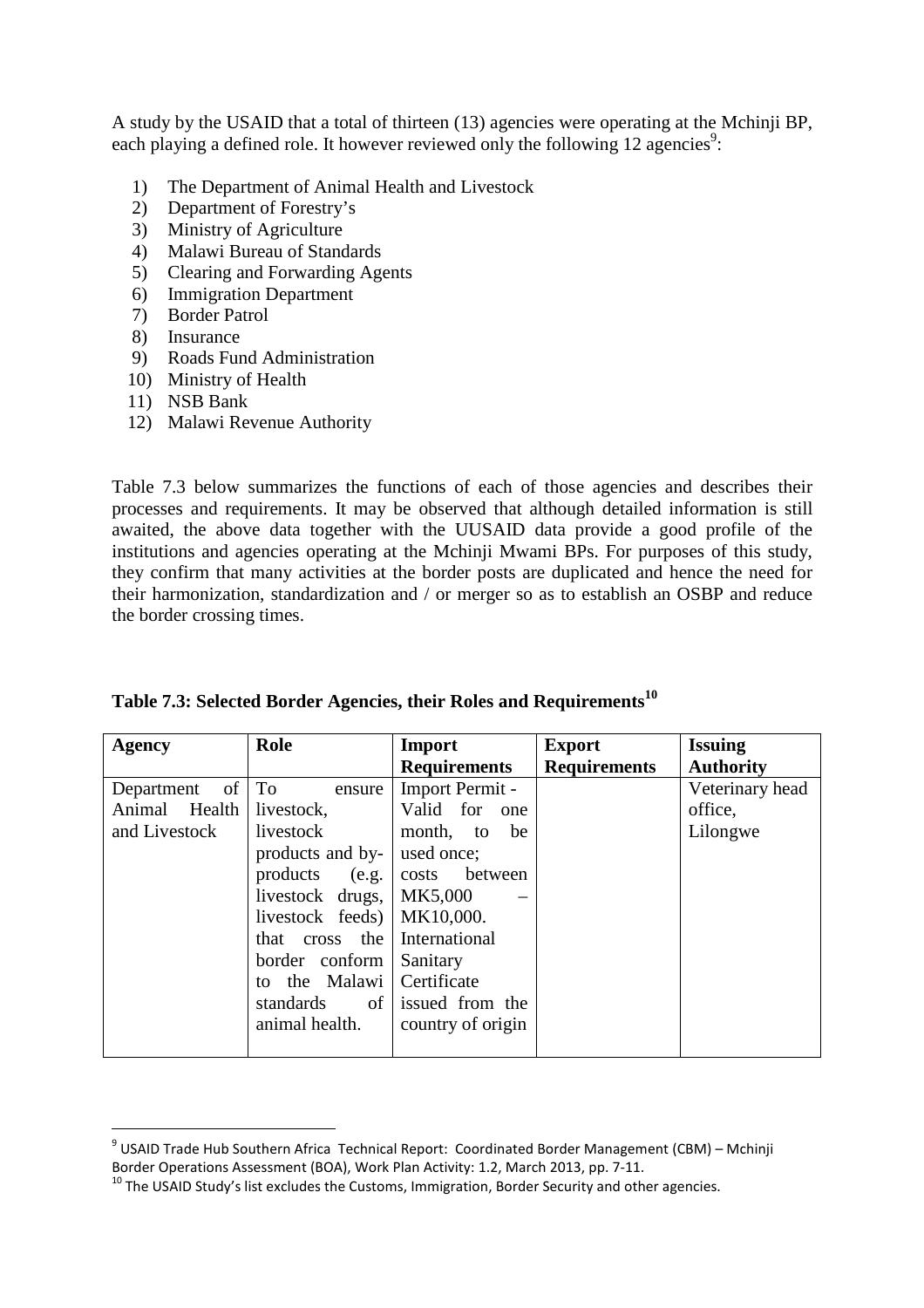| Department<br>of | To ensure that                     | <b>Import Permit</b>                    | <b>Export Permit</b>     | of<br>Director       |
|------------------|------------------------------------|-----------------------------------------|--------------------------|----------------------|
| Forestry         | products<br>forest                 | <b>Import Licence</b>                   | Valid<br>for<br>21       | Forestry<br>in       |
|                  | e.g. timber, for                   | Phytosanitary                           | and<br>is<br>days        | Lilongwe.            |
|                  | both imports and                   | Certificate                             | issued<br>to<br>a        | Issued at farm       |
|                  | exports have the                   | <i>(issued)</i><br>in                   | consignment at a         | where<br>goods       |
|                  | relevant                           | of<br>country                           | cost of MK5,000          | produced.            |
|                  | documentation                      | origin)                                 | (\$14).                  |                      |
|                  | for<br>either                      |                                         | Export license is        |                      |
|                  | exportation<br>or                  |                                         | valid<br>for<br>one      |                      |
|                  | importation                        |                                         | year and costs           |                      |
|                  |                                    |                                         | MK50,000                 |                      |
|                  |                                    |                                         | (\$139)                  |                      |
|                  |                                    |                                         | Phytosanitary            |                      |
|                  |                                    |                                         | certificate              |                      |
| of<br>Department | To<br>inspect                      | <b>Import Permit</b>                    | <b>Export Permit</b>     | Ministry<br>of       |
| Agricultural     | agricultural                       | Phytosanitary                           | Phytosanitary            | Agricultural         |
| Research         | products,<br>both                  | Certificate                             | certificate              | Research             |
|                  | imports<br>and                     | <i>(issued)</i>                         | <i>(issued)</i>          | Lilongwe             |
|                  |                                    | in                                      | at<br>border)            | Export<br>Permit     |
|                  | exports,<br>to                     | country of origin<br>Fumigation         | Fumigation               | issued               |
|                  | ensure they are<br>free from pests | Certificate                             | Certificate              | by<br>Ministry<br>of |
|                  | and diseases.                      | Genetically                             | Genetically              | Trade                |
|                  |                                    | Modified                                | Modified                 | 1n<br>collaboration  |
|                  |                                    |                                         |                          |                      |
|                  |                                    | Organisms<br>Certificate                | Organisms<br>Certificate | with Ministry of     |
|                  |                                    |                                         |                          | Agriculture          |
|                  |                                    | (Seeds)                                 | (Seeds)                  |                      |
| Malawi<br>Bureau | To<br>promote                      | Cost of testing                         |                          | Malawi Bureau        |
| of Standards     | standardization                    | The cost include                        |                          | of Standards         |
|                  | quality<br>and                     | registration fees,<br>inspection<br>and |                          |                      |
|                  | in<br>assurance<br>300<br>Malawi.  | sampling<br>fees                        |                          |                      |
|                  |                                    | $(0.65\% \text{ of } FOB)$              |                          |                      |
|                  | products on the<br>Quality         |                                         |                          |                      |
|                  | Import                             | value),                                 |                          |                      |
|                  | Scheme ranging                     | transportation                          |                          |                      |
|                  | from<br>food                       | fees,<br>reporting                      |                          |                      |
|                  | products<br>(e.g.                  | and certification                       |                          |                      |
|                  | milk, margarine,                   | fees, testing fees                      |                          |                      |
|                  | and<br>salt),                      | and<br>a $16.5%$                        |                          |                      |
|                  | electronic                         | VAT and MBS                             |                          |                      |
|                  | products,                          | <b>CESS</b>                             |                          |                      |
|                  | fertilizers etc.                   | Government                              |                          |                      |
|                  |                                    | Fuel                                    |                          |                      |
|                  |                                    | certification                           |                          |                      |
|                  |                                    | Levy collected                          |                          |                      |
|                  |                                    | by MBS. (0.2%)                          |                          |                      |
|                  |                                    | of landed cost).                        |                          |                      |
| Road<br>Fund     | responsible<br>Is                  | Zambia,<br>DRC,                         |                          | Issued<br>the<br>at  |
| Administration   | for<br>collecting                  | Zimbabwe<br>and                         |                          | <b>Border</b>        |
|                  | fees<br>toll<br>on                 | Botswana = $$15$                        |                          |                      |
|                  | foreign                            | per 100km                               |                          |                      |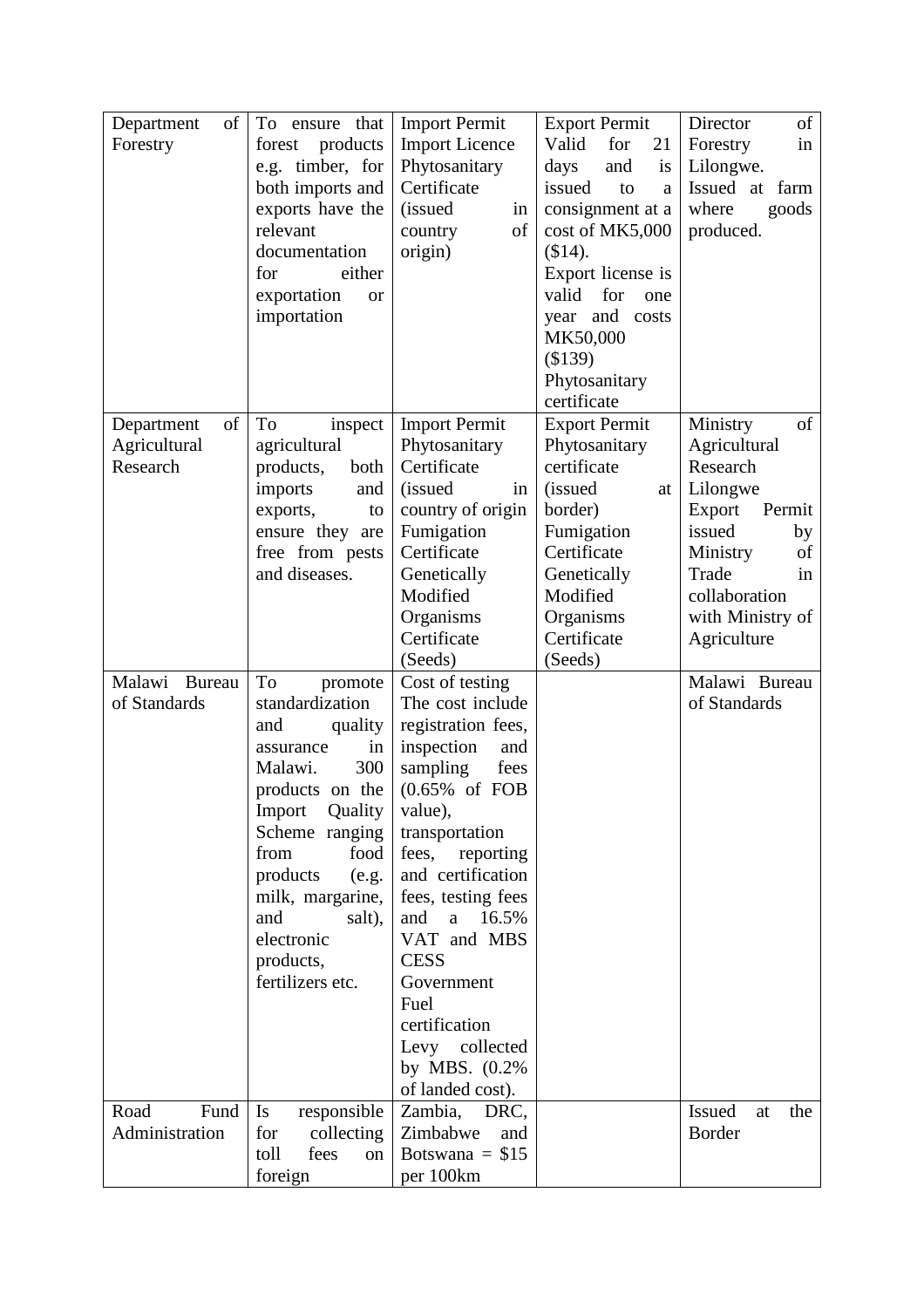|          | registered                   | $Mozambique =$               |                  |
|----------|------------------------------|------------------------------|------------------|
|          | vehicles greater             | \$28 per 100km               |                  |
|          | than 3000kg                  | Tanzania = $$16$             |                  |
|          |                              | per 100km                    |                  |
| Ministry | of   Health inspects         | <sub>of</sub><br>Certificate | Medicines<br>and |
| Health   | all food products            | origin from the              | Poisons Board    |
|          | (fresh<br>and                | supplier                     |                  |
|          | processed)                   | Permit<br>Import             |                  |
|          | coming<br>into               | and a certificate            |                  |
|          | Malawi.                      | from<br>the                  |                  |
|          | Example, salt is   Medicines | and                          |                  |
|          | tested<br>to 1               | Poisons Board                |                  |
|          | determine<br>the             | in the case of               |                  |
|          | iodine content.              | surgical                     |                  |
|          |                              | materials.                   |                  |

Source: <sup>1</sup> USAID Trade Hub Southern Africa Technical Report, *op. cit.*, Annex C, pp. 25-26.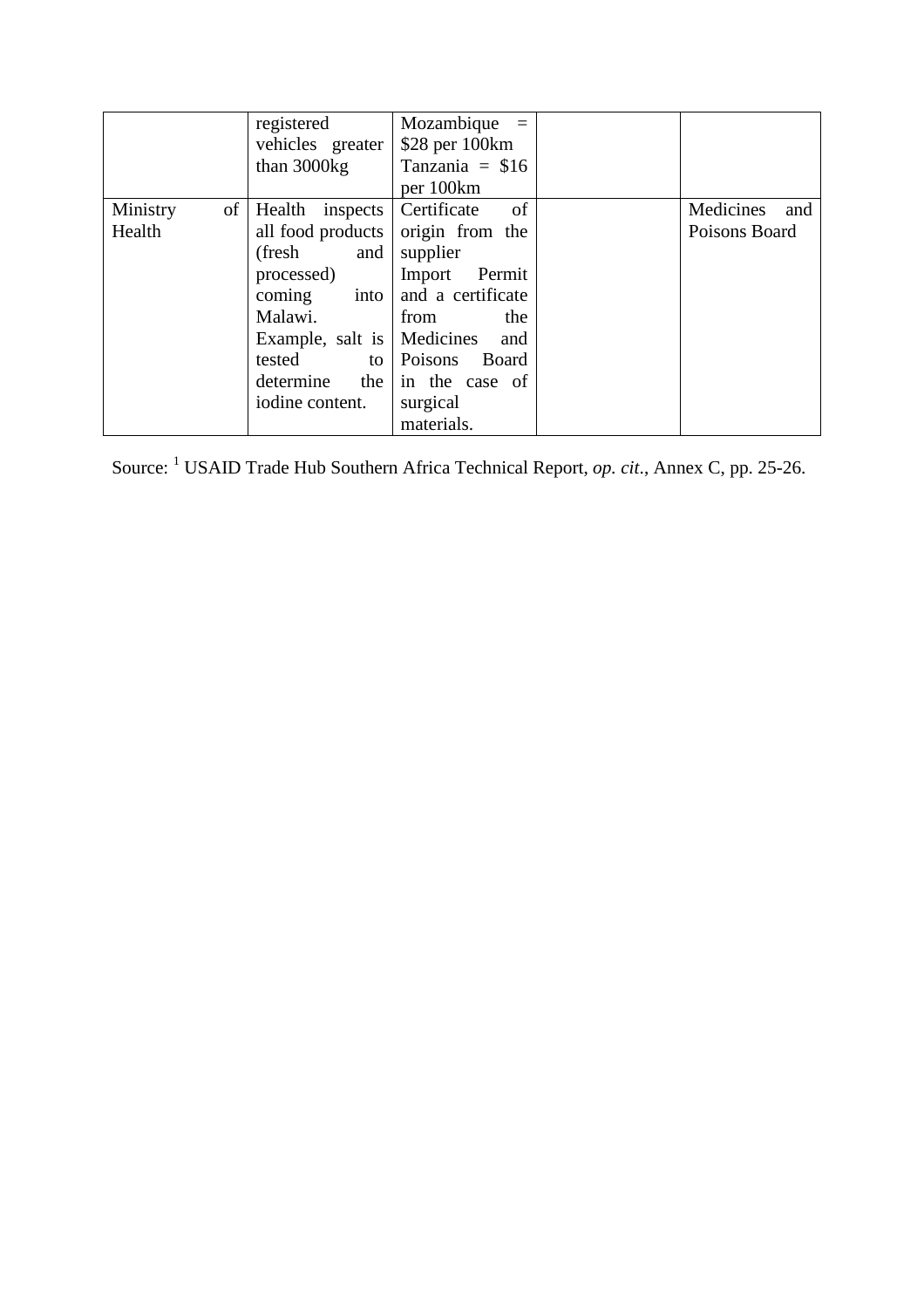# **8. BASELINE BORDER PROCEDURES AND PROCESSES**

The purpose of introducing the OSBP is to achieve greater trade facilitation by combining border clearance activities in a single location to benefit from economies of scale, shorten time of border crossing, simplify clearance procedures, increase cooperation and coordination of controls, foster data and intelligence sharing and to improve control over fraud.

The main purpose of OSBP is to increase efficiency of the border post clearance by reducing or minimizing the border crossing times from their current levels under a duplicated or unduly repetitive sets of border activities. The study team is in the process of undertaking a review of the time, cost and reliability of the border procedures and processes at each of the two sets of border posts with a view to establishing performance/trade logistics and recommending "measures for introducing improved transit regimes and "smart corridors<sup>11</sup>". The aim is to seek consensus among the border countries on the procedures and clearance times as a prerequisite for establishing a framework for an OSBP and on the introduction of tools for improving border procedures and clearance times.

Detailed information will soon be compiled on the border processes and procedures.

#### **8.1 Mchinji/Mwami**

[Information awaited from the Client]

**8.2.Chiponde/Mandimba** 

**[Data awaited]** 

 $\overline{a}$ 

 $11$  JICA OSBP Source Book, p. 43.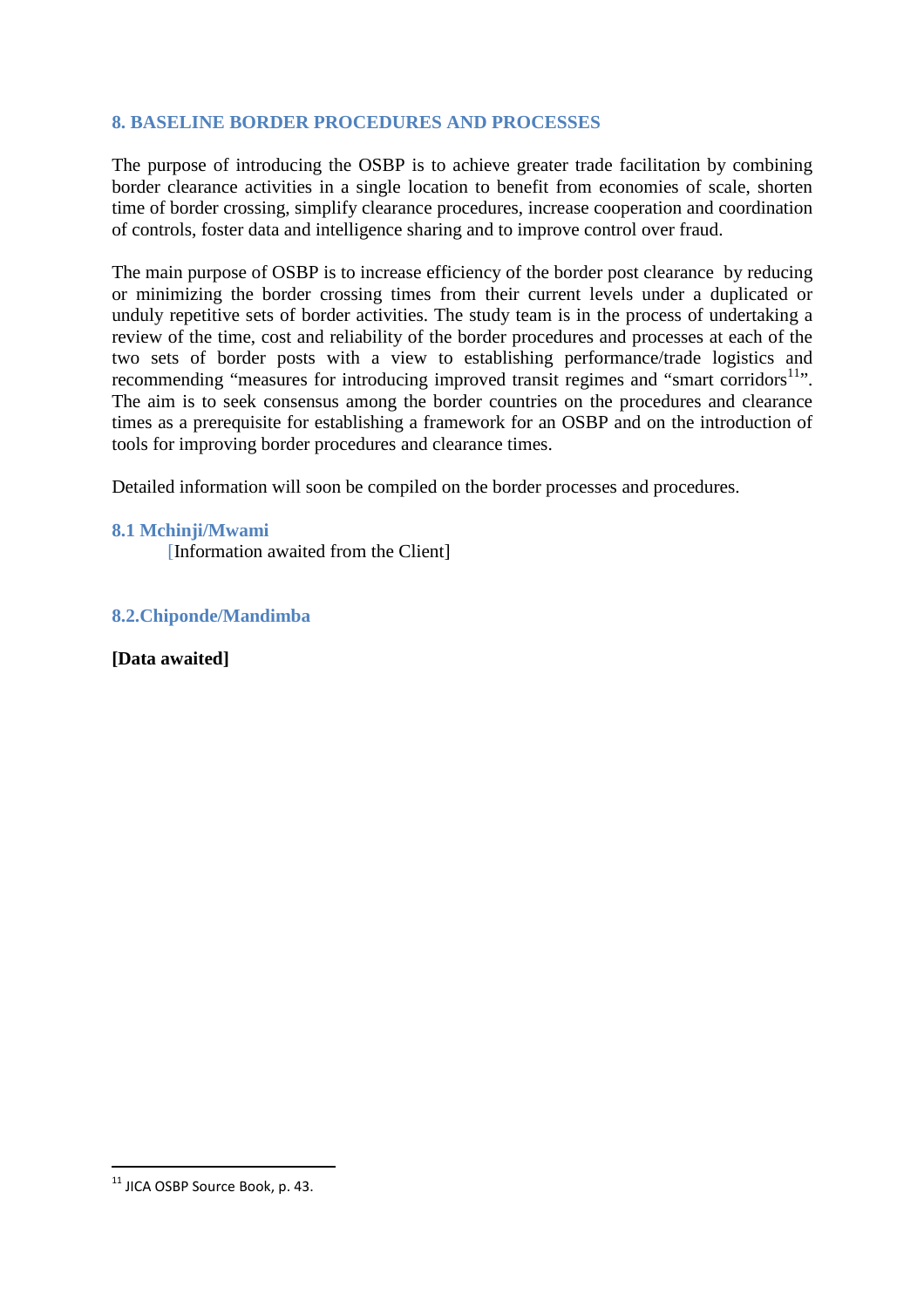#### **9. ECONOMIC FEASIBILITY**

The economic benefits of the OSBPs will be estimated based on the comparison of crossborder clearance time for freight and passengers under the conditions of "With the Project Case" and those incurred under "Without the Project Case". For the truck operators transporting goods through the border posts, economic benefits of the Project are assumed to be derived from the difference in the Vehicle Operating Costs (VOCs) between the "Total VOCs of With Project Case" that involves the improved speed of passage of traffic through optimized OSBPs and the "Total VOCs of Without Project Case" that currently involves long border post delays in clearing goods and passengers at a lower speed than the case of "With the Project". The benefits of reduced border crossing times after the OSBPs have been established will be estimated after data has been obtained on the border processing times for various activities and types of traffic.

The economic feasibility can be undertaken for key stakeholders such as vehicle owners.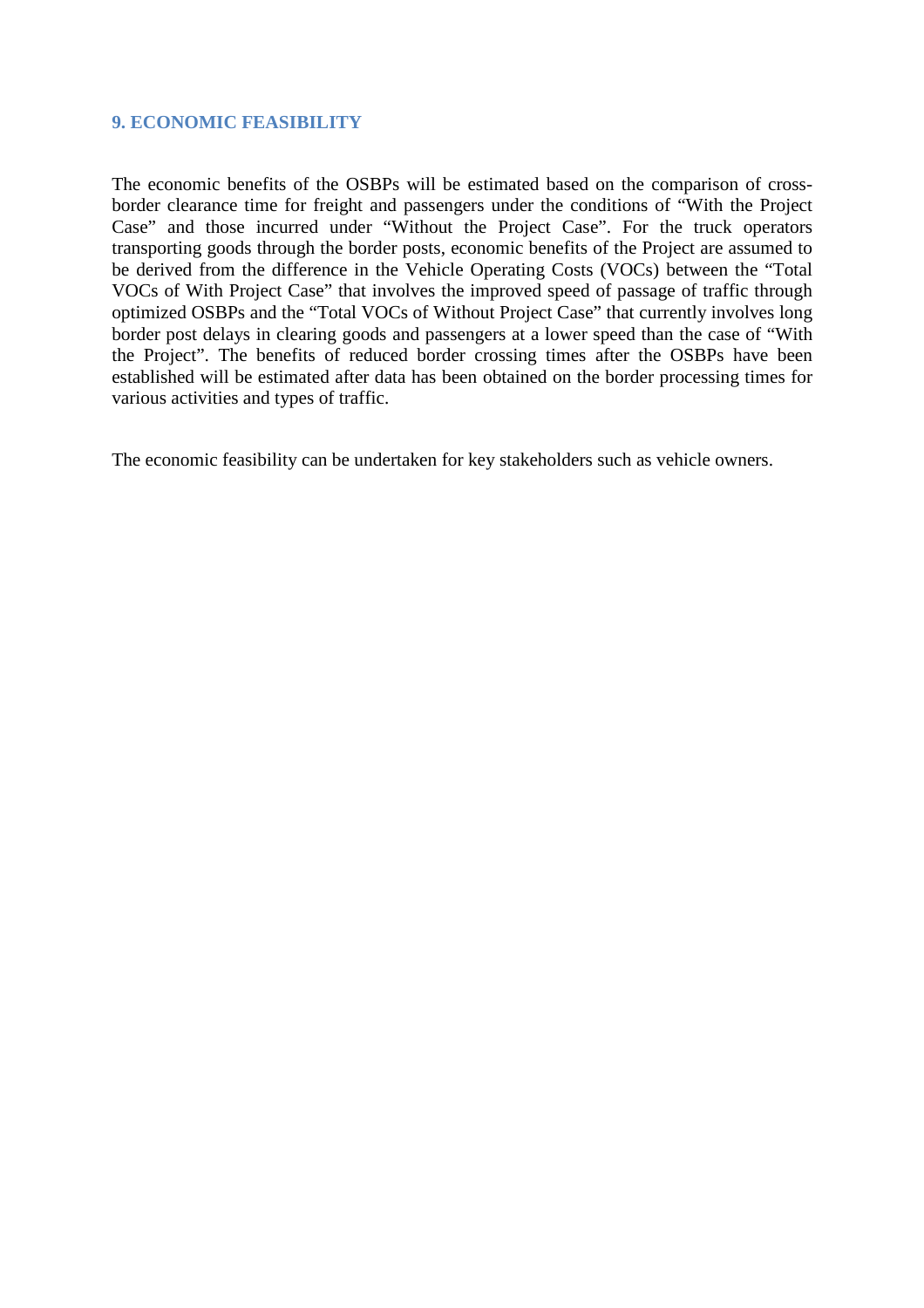# **10. SUMMARY OF RECOMMENDATIONS**

Several baseline studies have been undertaken on the above border posts with recommendations on the approach to their conversion into OSBPs. Those recommendations will be evaluated and considered. At this juncture, however, the following recommendations are considered appropriate.

## **10.1 Implementation Phases**

It is **proposed** that subject to the filling of the data gaps, on traffic and border processing times, implementation should follow a gradual but systematic process taking into account the lessons learnt in the implementation of the Chirundu OSBP. As in the case of Chirundu,

"The goal was successful implementation without loss of effective controls $12$ ".

Implementation should be in three phases as recommended below.

This approach will enable staff to assimilate the changes faster and give room for them to develop home-grown solutions to the harmonization of the implementation process, based on the practicalities of their experiences. While these proposals will be taken into account, the timelines for each phase at the two sets of borders will be proposed when the information currently awaited on each BP is obtained from the Client.

#### **Phase 1:**

In this Phase the following activities should be undertaken:

- 1) Detailed study of current border facilities, processes and procedures and number of staff and at each border post as attempted in Section 6.2 above.
- 2) Considering that Chiponde BP is located about 2.5 km from Malawi / Mozambique border while Mandimba BP is located 0.5 km away from the border and that the two border posts are connected by a 3 kilometre long earth road, it is **recommended** that the two BPs should be relocated in such a manner that they are each closer to the border and to each other. This will facilitate their operation as an OSBP make them less porous and reduce chances of smuggling in the space of land between them.
- 3) On the basis of an assessment of the border processes at both BPs a decision should be made to merge, standardize or harmonize them and hence to determine the total number of staff required, under improved working facilities including office space and furniture;
- 4) Since it is intended that the changes at each set of BPs should be introduced at the same time to facilitate harmonious implementation, it is **recommended** that a training programme should be initiated immediately for the border staff at Chiponde to learn Portuguese as a working language and for the Mozambican staff at Mandimba to undergo training in the English language. This language training should be undertaken without disrupting work at any of the stations. Modalities for this training could be worked out for consideration by the **Project Steering Committee (PSC)**.

 $\overline{a}$ 

 $12$  12 JICA: op. cit., page 103.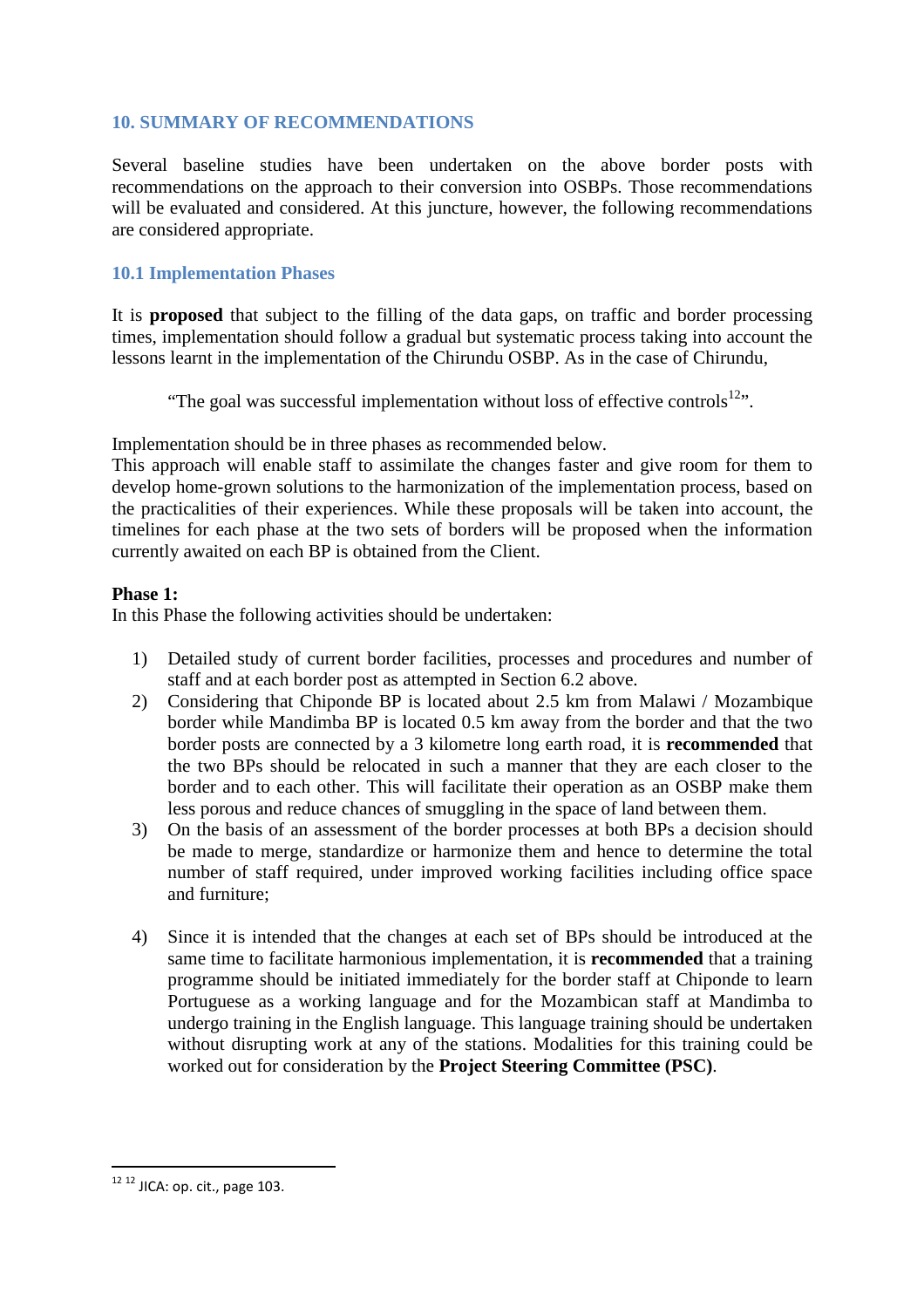- 5) Border States should agree on the options for operation of BPs: Single Country, Straddle, or Juxtaposed type of BP. This will enable the study team to proceed with the design of the construction works needed at each set of BPs.
- 6) An agreed time frame for the signing of a Bilateral Agreement between Malawi and Mozambique on joint operation of the BPs in anticipation of introduction of an OSBP. This duration should take into account traffic volumes expected to be handled at the BPs by 2018.
- 7) In order to minimize incidents of smuggling and increase security, each of the border posts should be fenced;

#### **Phase 2:**

During this Phase it is anticipated that the Bilateral Agreements will have been signed to facilitate the introduction of selected joint operation of certain activities and procedures such as immigration and truck clearance. The Phase will thus cover the following activities

- 1) Introduction of joint operation of selected activities and procedures;
- 2) Merger of selected procedures such as joint inspection;
- 3) Introduce data collection for all traffic categories on a continuous basis to facilitate monitoring and evaluation.

#### **Phase 3:**

This Phase will comprise the following activities:

- 1) Identification of procedures and processes at Chiponde and Mandimba that could be simplified, standardized, merged or harmonized and the requirements for the changes, with a view to gradually moving towards an OSBP. At this stage it may be necessary, for instance, to provide new facilities to cater for traffic volumes in 2014 and to introduce new equipment where these are lacking.
- 2) On the basis of these activities, optimum staff levels required for the OSBP will be determined.
- 3) Build parking and other infrastructural facilities where these are inadequate;
- 4) Estimate the timing of the procedures and processes;
- 5) Introduce joint application of some processes such as joint inspection, separate clearance for trucks and specified goods vehicles, cars and other traffic.
- 6) Introduce ICT components in the border processes and activities and prepare the joint border to handle the volume of traffic projected in 2023 and 2033.

**Phase 4:** On the basis of data obtained in Phase 3, it will be necessary to establish joint application of certain procedures in the form of an OSBP, e.g. joint inspection, and the introduction of separate clearance for trucks and cars or other vehicles and clients, etc. During this phase, various ICT components may be introduced in undertaking various joint processes and procedures. Similarly this is the stage where preparation will be made to handle cross-border traffic levels projected to be realized in 2024 and 2033. Building plans for the OSBP should be ready for the merged facilities.